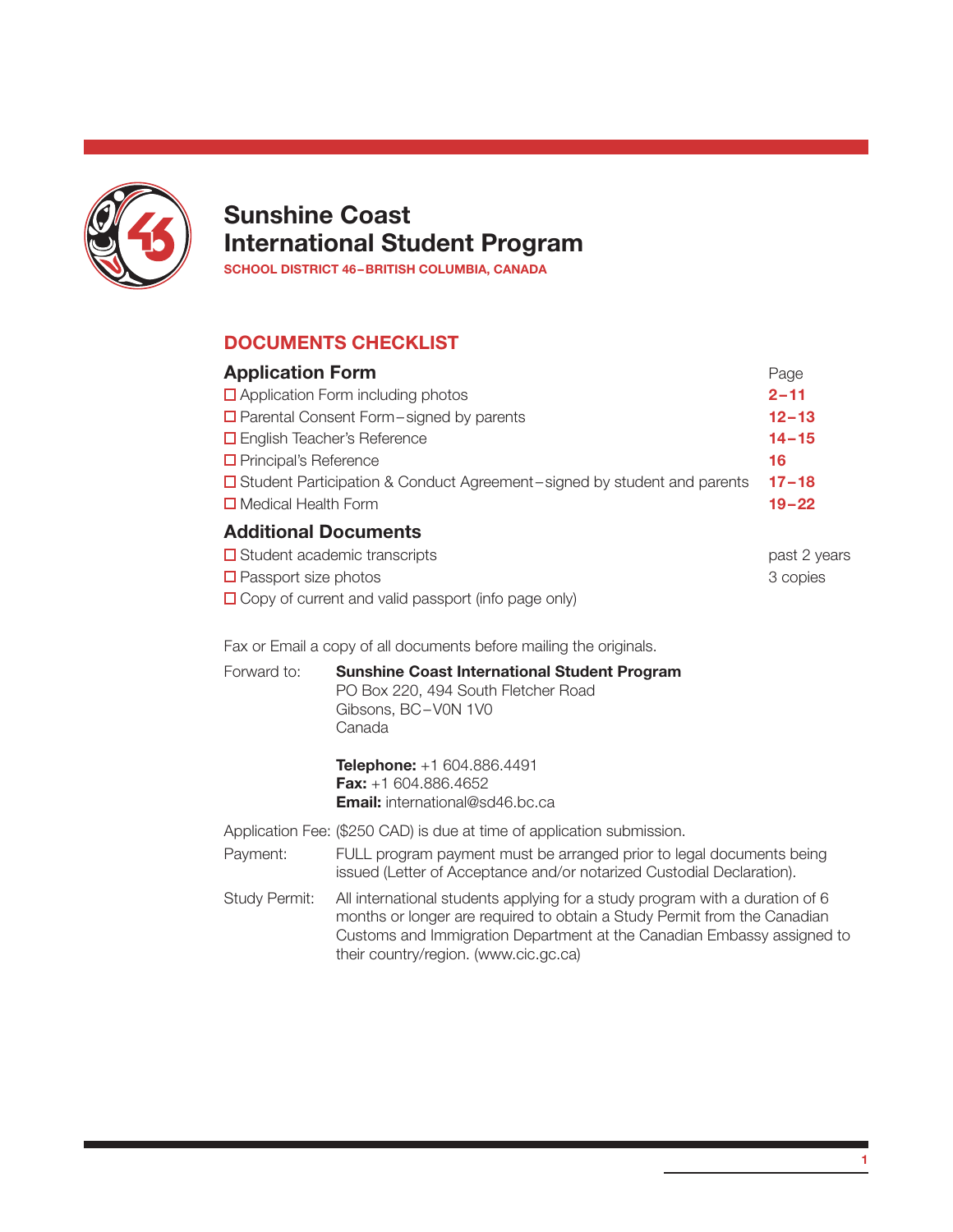# Sunshine Coast International Student Program-SCHOOL DISTRICT 46

| Applying for Canadian grade level: ____________ In the Canadian school year: __________                                                    |                                                                                                                                |
|--------------------------------------------------------------------------------------------------------------------------------------------|--------------------------------------------------------------------------------------------------------------------------------|
|                                                                                                                                            | <b>Grade Level</b><br>Age                                                                                                      |
| <b>D</b> FULL YEAR: 10 months: September-June<br><b>G SEMESTER 1:</b> 5 months: September-January                                          | $8$ (HS)<br>$13 - 14$                                                                                                          |
| <b>SEMESTER 2:</b> 5 months: February-June                                                                                                 | $9$ (HS)<br>$14 - 15$                                                                                                          |
| $\Box$ SHORT TERM: # weeks: $\_\_\_\_\_\_\_\_\_\_\_\_\_\_\_$                                                                               | $15 - 16$<br>10 $(HS)$                                                                                                         |
| Start date: __________                                                                                                                     | 11 $(HS)$<br>$16 - 17$                                                                                                         |
|                                                                                                                                            | $17 - 18$<br>12 $(HS)$<br>HS = High School                                                                                     |
| <b>STUDENT INFORMATION</b>                                                                                                                 |                                                                                                                                |
| Last name: $\frac{1}{\sqrt{1-\frac{1}{N}}}\sqrt{\frac{1}{N}}$                                                                              |                                                                                                                                |
|                                                                                                                                            |                                                                                                                                |
|                                                                                                                                            |                                                                                                                                |
|                                                                                                                                            |                                                                                                                                |
|                                                                                                                                            |                                                                                                                                |
|                                                                                                                                            |                                                                                                                                |
| <b>Home Address</b>                                                                                                                        |                                                                                                                                |
|                                                                                                                                            |                                                                                                                                |
|                                                                                                                                            |                                                                                                                                |
|                                                                                                                                            |                                                                                                                                |
|                                                                                                                                            |                                                                                                                                |
|                                                                                                                                            | Please include a<br>recent passport                                                                                            |
|                                                                                                                                            | photo or headshot                                                                                                              |
| Email (student):<br><u> 1989 - Johann Harry Harry Harry Harry Harry Harry Harry Harry Harry Harry Harry Harry Harry Harry Harry Harry</u>  |                                                                                                                                |
| Email (parents):<br><u> 1989 - Johann Harry Harry Harry Harry Harry Harry Harry Harry Harry Harry Harry Harry Harry Harry Harry Harry</u>  |                                                                                                                                |
|                                                                                                                                            |                                                                                                                                |
| You may be asked for a telephone or Skype interview. Please provide the best contact details for this:                                     |                                                                                                                                |
| Telephone #: $+($<br><u> 1989 - Johann Barn, mars and de Branch Barn, mars and de Branch Barn, mars and de Branch Barn, mars and de Br</u> | Skype:<br><u> 1989 - Johann Barn, mars ann an t-Amhain Aonaich an t-Aonaich an t-Aonaich ann an t-Aonaich ann an t-Aonaich</u> |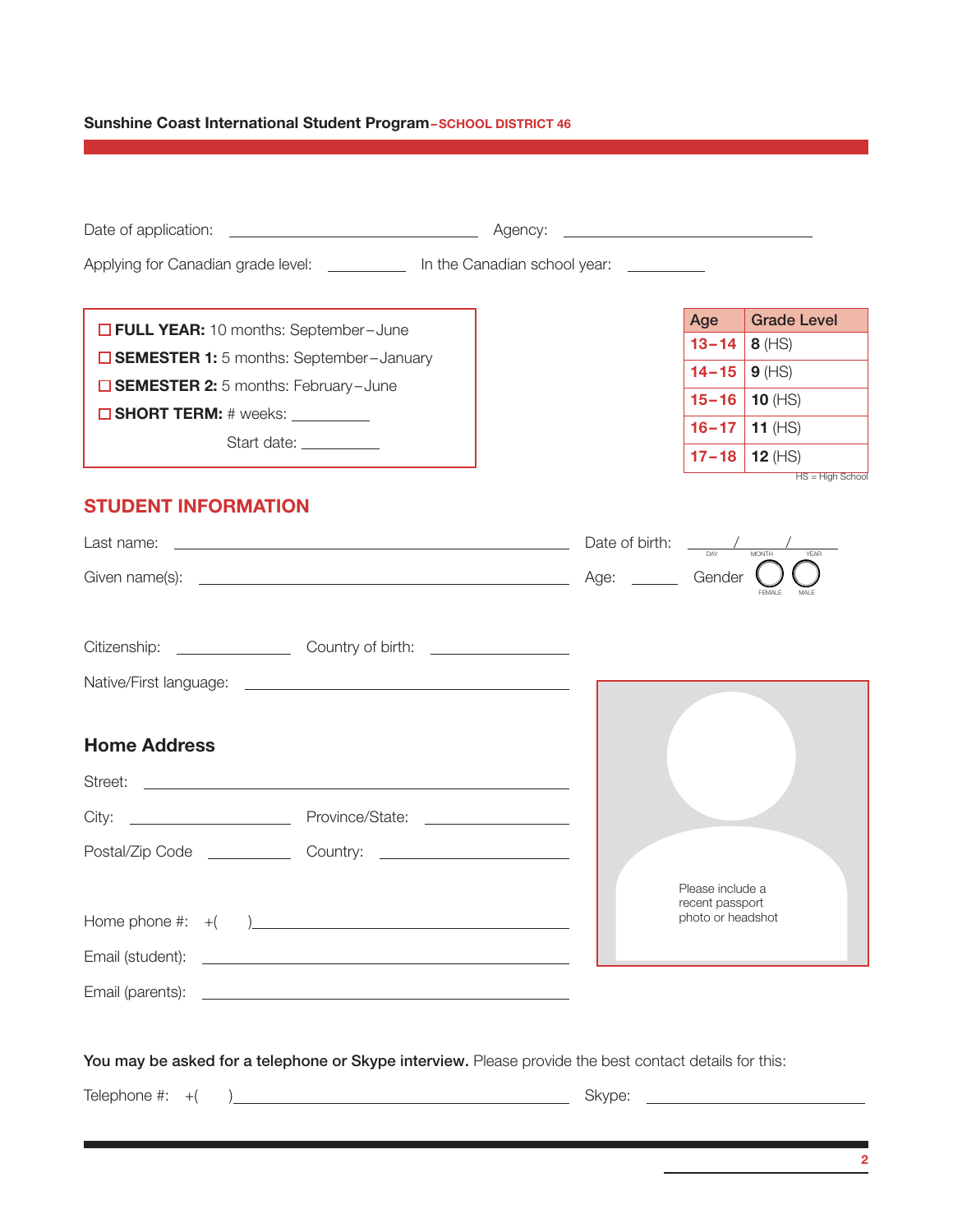# FAMILY INFORMATION

*Please clearly PRINT names as they appear on legal documents. Names and Dates of Birth will be used to create legal custodial documents required for a study permit.* 

| Date of birth:      | $\frac{1}{\sqrt{1-\frac{1}{2}}}\left( \frac{1}{\sqrt{1-\frac{1}{2}}}\right)$<br><b>MONTH</b><br><b>DAY</b><br>YFAR |     |               |               |                                                    |                                                            |
|---------------------|--------------------------------------------------------------------------------------------------------------------|-----|---------------|---------------|----------------------------------------------------|------------------------------------------------------------|
|                     |                                                                                                                    |     |               |               |                                                    |                                                            |
| Address:            | $\Box$ Same as student                                                                                             | or: |               |               |                                                    | <u> 1989 - Johann Stoff, amerikansk politiker (* 1908)</u> |
|                     |                                                                                                                    |     |               |               |                                                    |                                                            |
|                     | Mobile: $+$ $)$ $\overline{\phantom{a}}$                                                                           |     |               | Email:        | <u> 2002 - John Stein, Amerikaansk politiker (</u> |                                                            |
|                     |                                                                                                                    |     |               |               |                                                    |                                                            |
|                     |                                                                                                                    |     |               |               |                                                    |                                                            |
| Date of birth:      | $\frac{\sqrt{2.5 + 10^{-10}}}{\sqrt{2}}$ MONTH $\frac{\sqrt{2.5 + 10^{-10}}}{\sqrt{2}}$                            |     |               |               |                                                    |                                                            |
|                     |                                                                                                                    |     |               |               |                                                    |                                                            |
| Address:            | $\Box$ Same as student                                                                                             |     |               |               |                                                    |                                                            |
|                     |                                                                                                                    |     |               |               |                                                    |                                                            |
|                     | Mobile: $+($ ) $)$                                                                                                 |     |               |               |                                                    | Email: <u>__________________________________</u>           |
|                     | Parents are: □ Married □ Common-Law □ Divorced □ Widowed                                                           |     |               |               |                                                    |                                                            |
| Student lives with: |                                                                                                                    |     | $\Box$ Mother | $\Box$ Father | $\Box$ Both                                        |                                                            |
|                     | If divorced, legal custody of the student resides with: $\Box$ Mother                                              |     |               | $\Box$ Father | $\Box$ Both                                        |                                                            |
|                     | Parent who should receive communications:                                                                          |     | $\Box$ Mother | $\Box$ Father | $\Box$ Both                                        |                                                            |

### SIBLINGS/OTHER FAMILY MEMBERS

| <b>Name</b>                                                               | Age                                                                                                                                                                                                                                                                                                                      | Relationship | <b>Occupation/Study level</b>        |  |  |  |
|---------------------------------------------------------------------------|--------------------------------------------------------------------------------------------------------------------------------------------------------------------------------------------------------------------------------------------------------------------------------------------------------------------------|--------------|--------------------------------------|--|--|--|
|                                                                           |                                                                                                                                                                                                                                                                                                                          |              |                                      |  |  |  |
|                                                                           |                                                                                                                                                                                                                                                                                                                          |              |                                      |  |  |  |
|                                                                           |                                                                                                                                                                                                                                                                                                                          |              |                                      |  |  |  |
|                                                                           | Have any of the above-listed siblings studied abroad? $\square$ No $\square$ Yes<br>Location: <u>contract and contract and contract and contract and contract and contract and contract and contract and contract and contract and contract and contract and contract and contract and contract and contract and con</u> |              |                                      |  |  |  |
|                                                                           |                                                                                                                                                                                                                                                                                                                          |              |                                      |  |  |  |
| <b>EMERGENCY CONTACT</b> (Should parents be unavailable for consultation) |                                                                                                                                                                                                                                                                                                                          |              |                                      |  |  |  |
|                                                                           |                                                                                                                                                                                                                                                                                                                          |              |                                      |  |  |  |
| Telephone #: $+( )$                                                       |                                                                                                                                                                                                                                                                                                                          |              |                                      |  |  |  |
|                                                                           |                                                                                                                                                                                                                                                                                                                          |              | Speaks English: $\Box$ No $\Box$ Yes |  |  |  |
|                                                                           |                                                                                                                                                                                                                                                                                                                          |              |                                      |  |  |  |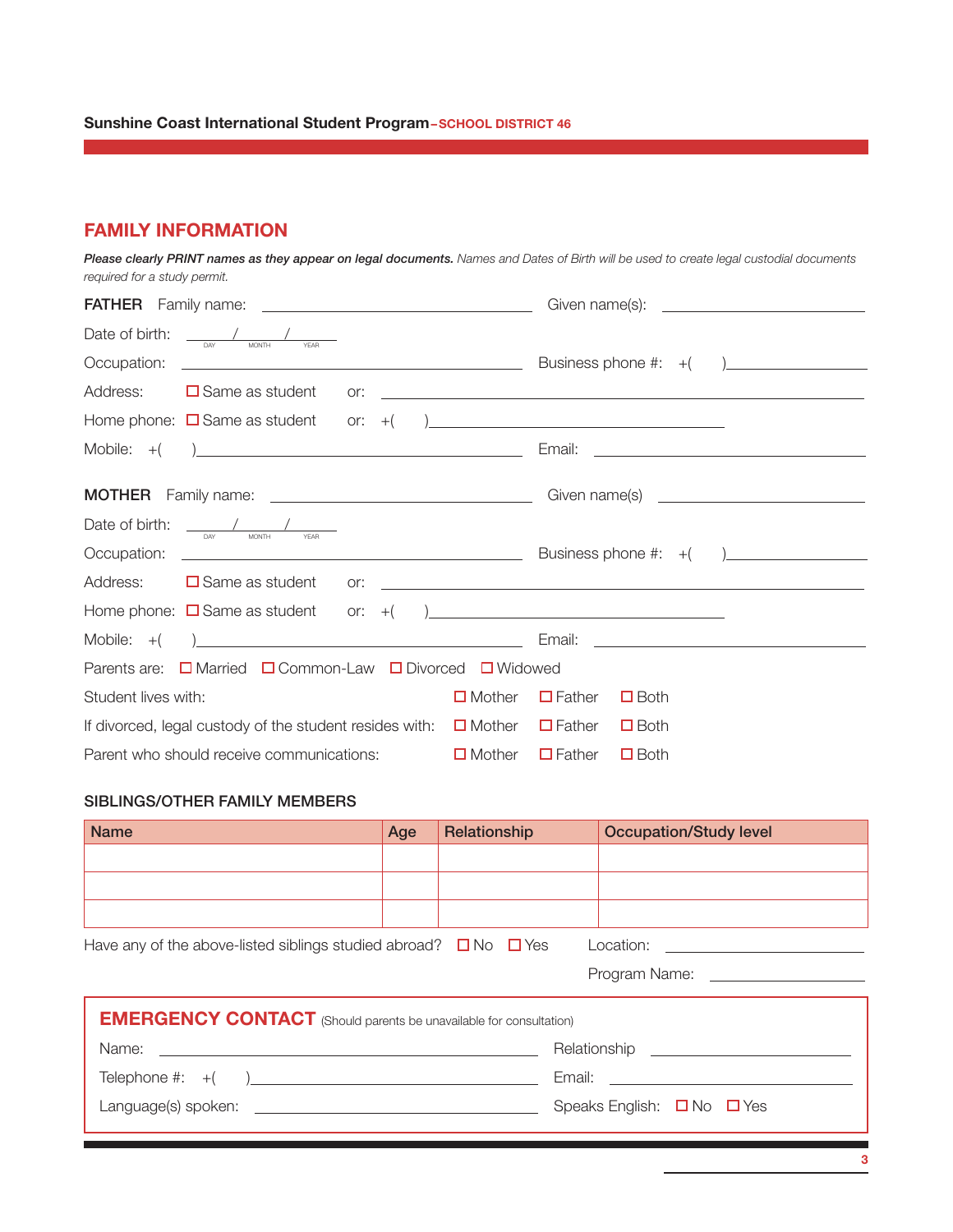#### Sunshine Coast International Student Program-SCHOOL DISTRICT 46

### SCHOOL PLACEMENT

| I am applying for Canadian grade level: |  |
|-----------------------------------------|--|
|-----------------------------------------|--|

### Current School Information

Name of school currently attending:

Current grade level:

 $\overline{a}$ 

|  |  |  | Expected year of graduation: |  |
|--|--|--|------------------------------|--|
|--|--|--|------------------------------|--|

| Age       | <b>Grade Level</b> |
|-----------|--------------------|
| $13 - 14$ | $8$ (HS)           |
| $14 - 15$ | $9$ (HS)           |
| $15 - 16$ | 10 $(HS)$          |
| $16 - 17$ | 11 $(HS)$          |
| $17 - 18$ | 12 $(HS)$          |
|           | $HS = Hiah School$ |

# Academic Program Goals

I plan to study in Canada for:

 $\Box$  This year/term only  $\Box$  2 years  $\Box$  As long as it takes to obtain a Canadian high school diploma.

I need to COVALIDATE my studies in Canada:  $\Box$  Yes  $\Box$  No

Course requests *IMPORTANT: We will endeavour to confirm availability, but cannot guarantee all courses requested. Priority will be given to obtaining courses required for covalidation. Most high school courses operate on a SEMESTER basis. Students typically take 4–5 courses per semester.* 

| <b>Courses required for Covalidation (credits required):</b> |                                                                     |  | <b>Other Courses of interest:</b> |  |                                                        |
|--------------------------------------------------------------|---------------------------------------------------------------------|--|-----------------------------------|--|--------------------------------------------------------|
|                                                              |                                                                     |  |                                   |  |                                                        |
|                                                              |                                                                     |  |                                   |  |                                                        |
|                                                              |                                                                     |  |                                   |  |                                                        |
|                                                              |                                                                     |  |                                   |  |                                                        |
|                                                              |                                                                     |  |                                   |  |                                                        |
| My favourite subjects are:                                   | <u> 1980 - Andrea Station Barbara, amerikan personal (h. 1980).</u> |  |                                   |  |                                                        |
|                                                              |                                                                     |  |                                   |  |                                                        |
| I struggle the most in:                                      |                                                                     |  |                                   |  |                                                        |
| My post secondary goals are: $\Box$ University in:           |                                                                     |  |                                   |  | $\Box$ Home Country $\Box$ Canada $\Box$ Other: $\Box$ |
|                                                              | $\Box$ College in:                                                  |  |                                   |  | $\Box$ Home Country $\Box$ Canada $\Box$ Other $\Box$  |
|                                                              |                                                                     |  |                                   |  |                                                        |
|                                                              |                                                                     |  |                                   |  |                                                        |
|                                                              |                                                                     |  |                                   |  |                                                        |
|                                                              |                                                                     |  |                                   |  |                                                        |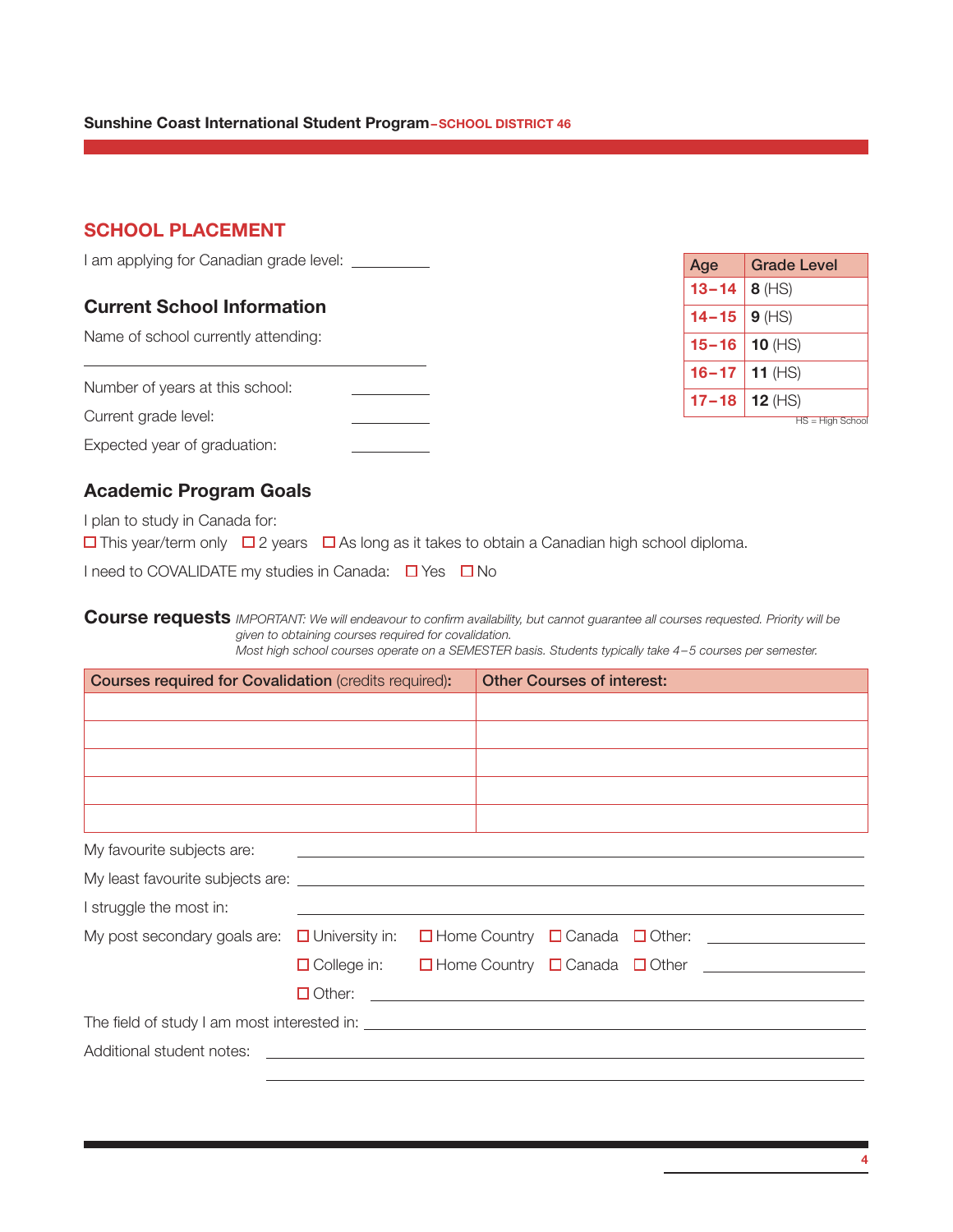#### Sunshine Coast International Student Program-SCHOOL DISTRICT 46

### ENGLISH PROFICIENCY

| Number of years studying English: |  |                                                                                  |  |
|-----------------------------------|--|----------------------------------------------------------------------------------|--|
| Hours per week of English study:  |  |                                                                                  |  |
| Level of English proficiency:     |  | $\Box$ Beginner $\Box$ Low-intermediate $\Box$ High-intermediate $\Box$ Advanced |  |
|                                   |  |                                                                                  |  |

Please list any English Proficiency tests taken (a copy of results may be requested):

| Name of Test:                                                                    |       | Date taken:          | Score: |
|----------------------------------------------------------------------------------|-------|----------------------|--------|
|                                                                                  |       |                      |        |
|                                                                                  |       |                      |        |
|                                                                                  |       |                      |        |
| Do you wish to take ESL courses or tutoring while in Canada?                     |       | $\Box$ Yes $\Box$ No |        |
| Are you willing to pay additional fees if ESL is not included in the curriculum? |       | $\Box$ Yes $\Box$ No |        |
| Are you interested in a tutor if ESL is not available in the school?             | □ Yes | $\Box$ No            |        |

*Note: ESL support may be recommended or required by the school as condition of acceptance. A school's recommendation may supersede student or family requests.*

### ACTIVITIES & INTERESTS

My favourite school sports are:

 $\overline{a}$ 

 $\overline{a}$ 

During my time in Canada I would like to try out for the following sports teams: *(If available. Team acceptance not guaranteed.)*

I play the following instruments: I have taken dance lessons in the following dance styles: During my time in Canada I would like to participate in the following social or academic clubs:  $\overline{a}$ I most like to read: □ Fiction/Novels □ Non-fiction □ Short-stories □ Poetry My favourite book is: My other hobbies include: My favourite music artist or band is: My favourite film is: \_\_

From what you know about Canada, what would you most like to see or do during your stay?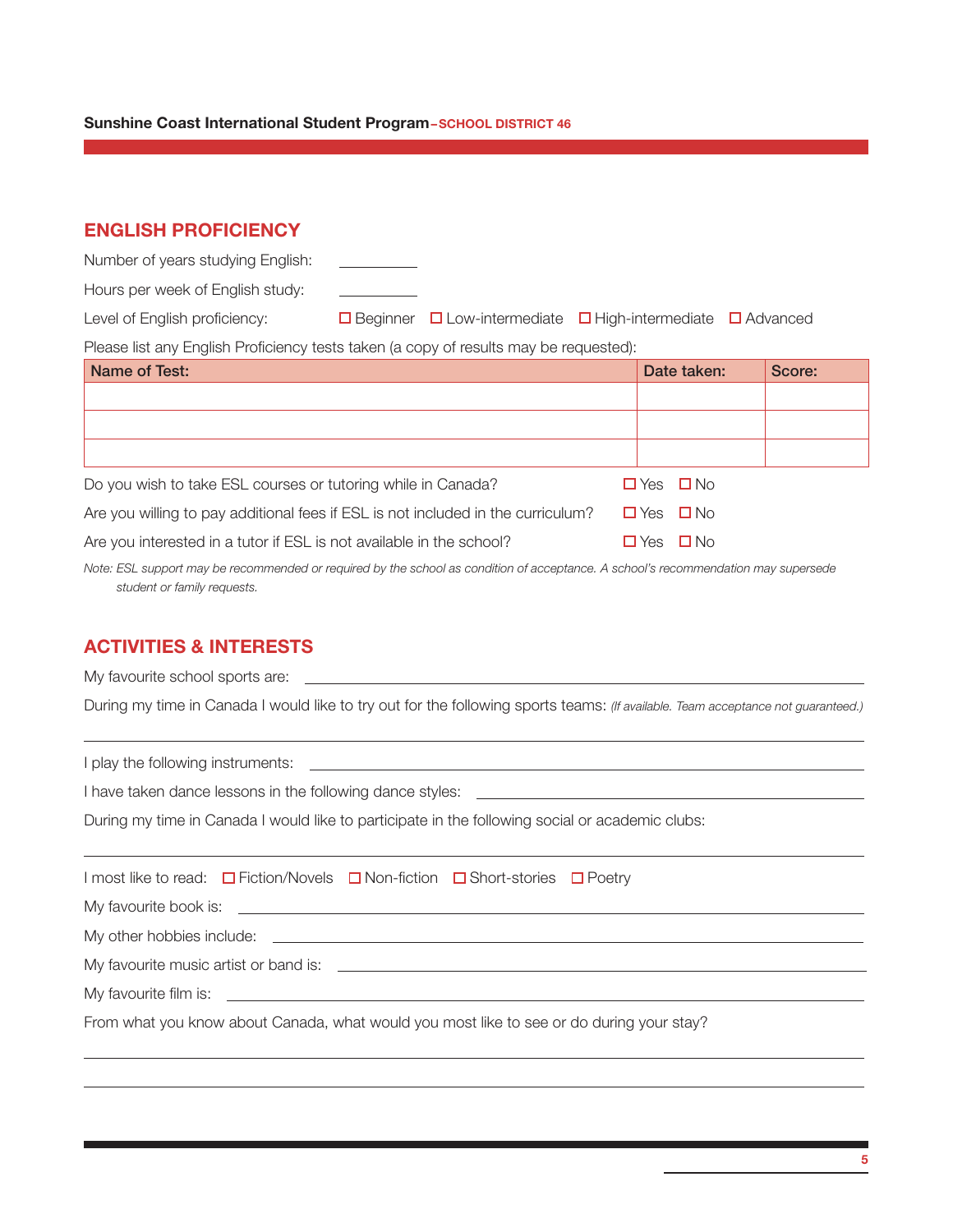### FAMILY & LIFESTYLE: *Home Away From Home*

#### *Notice for students who will reside with a host family:*

*Canada is a multicultural society, where people of all cultures and ethnicities are welcomed and form an integral part of the culture of each community. Homestay families represent the standard 'Middle Class' of Canada. Families are selected based on their willingness to welcome a student into their home as a family member, offering shelter, meals, security, comfort… essentially everything equal to a 'home away from home.' Our families come from a variety of ethnic backgrounds and domestic configurations –from couples with children, to single parents or childless*  couples. Regardless of how a family appears on paper, you can be assured that your child will be well cared for in a comfortable and safe home, *where English is the main language spoken among the family members.*

### Tell us about your home life:

| I live with my:                                                                                                                                                                                             | <u>and the control of the control of the control of the control of the control of the control of the control of</u>                                                                                                           |                                                                                                                                                                                                                                |
|-------------------------------------------------------------------------------------------------------------------------------------------------------------------------------------------------------------|-------------------------------------------------------------------------------------------------------------------------------------------------------------------------------------------------------------------------------|--------------------------------------------------------------------------------------------------------------------------------------------------------------------------------------------------------------------------------|
|                                                                                                                                                                                                             |                                                                                                                                                                                                                               | Describe your lifestyle with your family: example is a series of the state of the state of the state of the state of the state of the state of the state of the state of the state of the state of the state of the state of t |
|                                                                                                                                                                                                             |                                                                                                                                                                                                                               |                                                                                                                                                                                                                                |
| On school nights what do you typically do with your:                                                                                                                                                        |                                                                                                                                                                                                                               |                                                                                                                                                                                                                                |
| Parents:                                                                                                                                                                                                    | and the control of the control of the control of the control of the control of the control of the control of the                                                                                                              |                                                                                                                                                                                                                                |
| Siblings:                                                                                                                                                                                                   | and the control of the control of the control of the control of the control of the control of the control of the                                                                                                              |                                                                                                                                                                                                                                |
| Friends:                                                                                                                                                                                                    | the control of the control of the control of the control of the control of the control of the control of the control of the control of the control of the control of the control of the control of the control of the control |                                                                                                                                                                                                                                |
| On weekends what do you typically do with your:                                                                                                                                                             |                                                                                                                                                                                                                               |                                                                                                                                                                                                                                |
| Parents:                                                                                                                                                                                                    | <u> 1989 - Johann Stoff, deutscher Stoff, der Stoff, der Stoff, der Stoff, der Stoff, der Stoff, der Stoff, der S</u>                                                                                                         |                                                                                                                                                                                                                                |
| Siblings:                                                                                                                                                                                                   |                                                                                                                                                                                                                               |                                                                                                                                                                                                                                |
| Friends:                                                                                                                                                                                                    |                                                                                                                                                                                                                               |                                                                                                                                                                                                                                |
| What activities do you enjoy doing in your free time?                                                                                                                                                       |                                                                                                                                                                                                                               |                                                                                                                                                                                                                                |
| $\Box$ Reading<br>$\Box$ Going out to movies $\Box$ Going out for meals<br>$\Box$ Playing sports<br>$\Box$ Shopping<br>$\Box$ Playing chess<br>$\Box$ Listening to music<br>$\Box$ Dancing<br>$\Box$ Other: | $\Box$ Watching TV shows<br>$\Box$ Watching live sports<br>$\Box$ Going to parties<br>$\Box$ Playing video/computer games<br>$\Box$ Playing a musical instrument<br>$\Box$ Hiking                                             | $\Box$ Watching movies<br>$\Box$ Playing board games<br>$\Box$ Sightseeing<br>$\Box$ Going to the theatre/plays<br>$\Box$ Chatting with friends on the computer<br>$\Box$ Cooking<br>$\Box$ Camping                            |
| How many hours do you spend on a computer/tablet/device?                                                                                                                                                    |                                                                                                                                                                                                                               | Per day: $\frac{1}{2}$<br>Per week:                                                                                                                                                                                            |
| How many hours do you spend watching TV?                                                                                                                                                                    |                                                                                                                                                                                                                               | Per day:<br>Per week:                                                                                                                                                                                                          |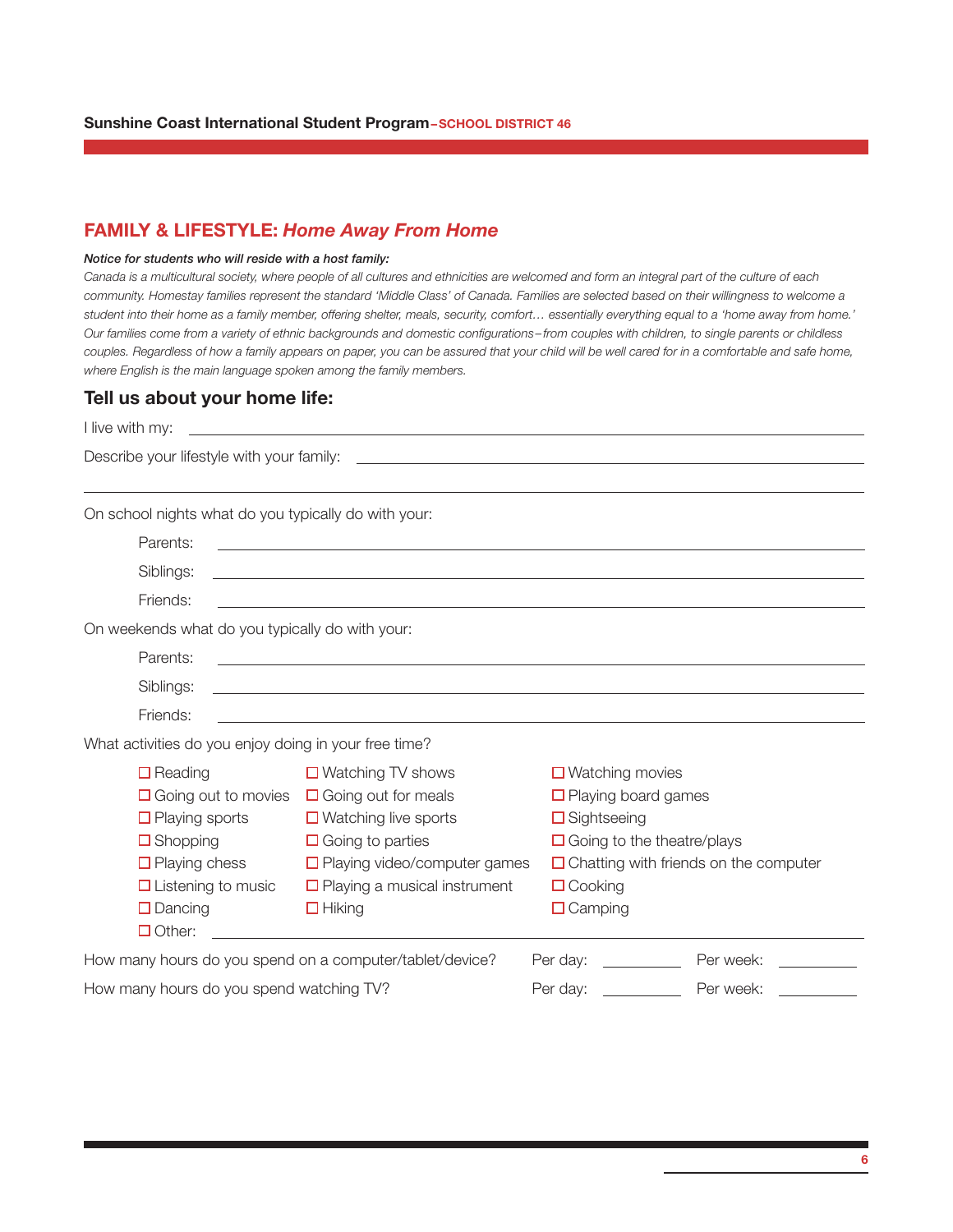Sunshine Coast International Student Program–SCHOOL DISTRICT 46

# PERSONALITY & HABITS

| Check all the personality traits that best describe you:<br>$\Box$ Independent<br>$\Box$ Energetic $\Box$ Optimistic<br>$\Box$ Other: | Outgoing                                                                                                                                                                                                                             | $\square$ Shy<br>$\Box$ Tidy | $\Box$ Organized<br>$\Box$ Talkative                                                            |                       | $\Box$ Disorganized<br>$\Box$ Quiet              |  |
|---------------------------------------------------------------------------------------------------------------------------------------|--------------------------------------------------------------------------------------------------------------------------------------------------------------------------------------------------------------------------------------|------------------------------|-------------------------------------------------------------------------------------------------|-----------------------|--------------------------------------------------|--|
| I make new friends easily: $\Box$ Yes $\Box$ No                                                                                       |                                                                                                                                                                                                                                      |                              |                                                                                                 |                       |                                                  |  |
| In new situations I tend to:                                                                                                          | $\Box$ Worry or stress                                                                                                                                                                                                               |                              | $\Box$ Embrace the challenge                                                                    |                       |                                                  |  |
| When speaking English I:                                                                                                              |                                                                                                                                                                                                                                      | $\Box$ Focus on grammar      | $\Box$ Worry about mistakes $\Box$ Welcome correction<br>$\Box$ Just talk, however it comes out |                       |                                                  |  |
| My attitude about school is: $\Box$ I like it a lot                                                                                   |                                                                                                                                                                                                                                      |                              | $\Box$ It's okay                                                                                |                       | $\Box$ I don't really like it                    |  |
| What aspects of school do you most enjoy?                                                                                             |                                                                                                                                                                                                                                      |                              | <u> 1980 - Andrea Andrew Maria (h. 1980).</u>                                                   |                       |                                                  |  |
|                                                                                                                                       |                                                                                                                                                                                                                                      |                              |                                                                                                 |                       |                                                  |  |
| What aspects of this program most concern you?                                                                                        |                                                                                                                                                                                                                                      |                              |                                                                                                 |                       |                                                  |  |
| <b>Personal Habits:</b>                                                                                                               |                                                                                                                                                                                                                                      |                              |                                                                                                 |                       |                                                  |  |
| I like to wake up:                                                                                                                    |                                                                                                                                                                                                                                      | $\Box$ Very early            |                                                                                                 | $\Box$ When I have to |                                                  |  |
| When I wake up I like:                                                                                                                |                                                                                                                                                                                                                                      | $\square$ Silence            | $\Box$ To talk                                                                                  |                       | $\Box$ To listen to music                        |  |
| As a family we eat together at:                                                                                                       |                                                                                                                                                                                                                                      | $\Box$ Breakfast             | $\Box$ Lunch                                                                                    |                       | □ Dinner/Supper                                  |  |
| Do you have your own bedroom?                                                                                                         |                                                                                                                                                                                                                                      | $\square$ Yes                |                                                                                                 |                       | □ No, I share with <u>______________________</u> |  |
| Do you tidy up and make your own bed? $\Box$ Yes                                                                                      |                                                                                                                                                                                                                                      |                              |                                                                                                 |                       | □ No, my ____________________________ does it.   |  |
| On school nights I go to bed at:                                                                                                      |                                                                                                                                                                                                                                      |                              | $\square$ AM<br>$\square$ PM                                                                    |                       |                                                  |  |
| My curfew on school nights is:                                                                                                        |                                                                                                                                                                                                                                      |                              | $\Box$ PM $\Box$ AM $\Box$ I don't have one                                                     |                       |                                                  |  |
| My curfew on weekends is:                                                                                                             |                                                                                                                                                                                                                                      |                              | □PM □AM □I don't have one                                                                       |                       |                                                  |  |
| Please describe:                                                                                                                      |                                                                                                                                                                                                                                      |                              |                                                                                                 |                       |                                                  |  |
|                                                                                                                                       | Household chores you do: <u>contract the contract of the contract of the contract of the contract of the contract of the contract of the contract of the contract of the contract of the contract of the contract of the contrac</u> |                              |                                                                                                 |                       |                                                  |  |
|                                                                                                                                       |                                                                                                                                                                                                                                      |                              |                                                                                                 |                       |                                                  |  |
| How many hours of homework do you typically receive each week?: ______                                                                |                                                                                                                                                                                                                                      |                              |                                                                                                 |                       |                                                  |  |
| When do you typically do your homework? $\Box$ After school $\Box$ After dinner/supper $\Box$ Before going to bed                     |                                                                                                                                                                                                                                      |                              |                                                                                                 |                       |                                                  |  |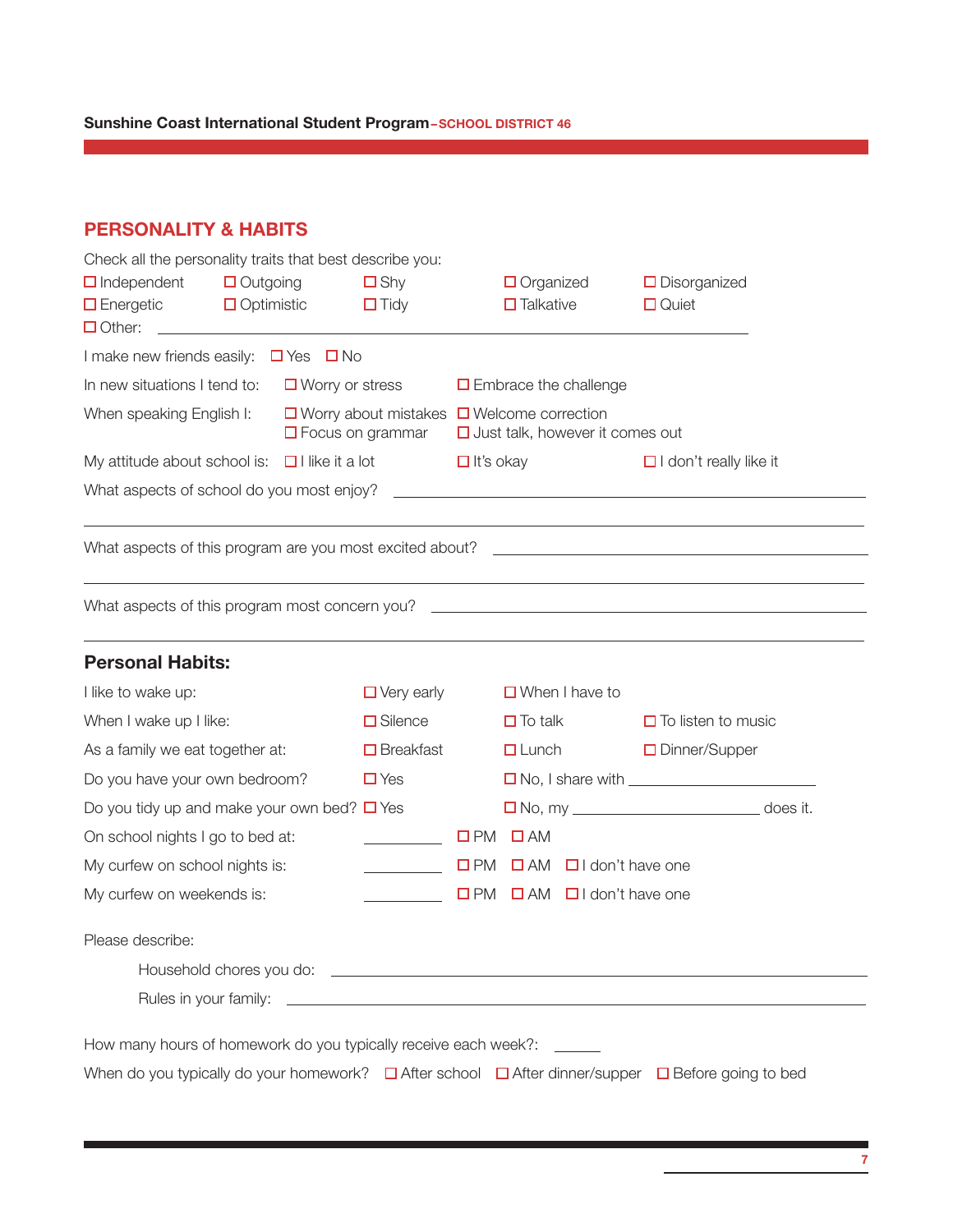# HOMESTAY & PERSONAL INFORMATION

# Food Preferences & Allergies:

| Which of the following statements apply to you?                                                                                                |                                                                       |                                                                                       |                        |                                                                                                                      |               |                   |
|------------------------------------------------------------------------------------------------------------------------------------------------|-----------------------------------------------------------------------|---------------------------------------------------------------------------------------|------------------------|----------------------------------------------------------------------------------------------------------------------|---------------|-------------------|
| $\Box$ I eat almost anything                                                                                                                   | $\Box$ I prefer a light breakfast<br>$\Box$ I eat vegetables          |                                                                                       |                        |                                                                                                                      |               |                   |
| $\Box$ I am vegetarian                                                                                                                         | $\Box$ I like a hot breakfast<br>$\Box$ I am open to trying new foods |                                                                                       |                        |                                                                                                                      |               |                   |
| $\Box$ I am vegan                                                                                                                              |                                                                       | $\Box$ I don't eat breakfast at all<br>$\Box$ I am not very adventurous with new food |                        |                                                                                                                      |               |                   |
| $\Box$ I love desserts                                                                                                                         |                                                                       | $\Box$ I really enjoy cooking                                                         |                        | $\Box$ I am concerned about gaining weight                                                                           |               |                   |
| What are your favourite foods?                                                                                                                 |                                                                       |                                                                                       |                        | <u> Alexandria de la contrada de la contrada de la contrada de la contrada de la contrada de la contrada de la c</u> |               |                   |
|                                                                                                                                                |                                                                       |                                                                                       |                        |                                                                                                                      |               |                   |
| What will you not eat?                                                                                                                         |                                                                       | <u> 1980 - Andrea Stadt, fransk politik (d. 1980)</u>                                 |                        |                                                                                                                      |               |                   |
| Do you have a peanut allergy? $\Box$ Yes $\Box$ No                                                                                             |                                                                       |                                                                                       |                        | Do you have other food allergies? $\Box$ Yes $\Box$ No                                                               |               |                   |
| <b>Please list allergies:</b>                                                                                                                  |                                                                       | <b>Reaction:</b>                                                                      |                        | <b>Medication:</b>                                                                                                   |               | Life threatening? |
|                                                                                                                                                |                                                                       |                                                                                       |                        |                                                                                                                      | $\square$ Yes | $\square$ No      |
|                                                                                                                                                |                                                                       |                                                                                       |                        |                                                                                                                      | $\square$ Yes | $\square$ No      |
|                                                                                                                                                |                                                                       |                                                                                       |                        |                                                                                                                      | $\square$ Yes | $\square$ No      |
| <b>Family Style:</b>                                                                                                                           |                                                                       |                                                                                       |                        |                                                                                                                      |               |                   |
| Which of the following statements apply to you?                                                                                                |                                                                       |                                                                                       |                        |                                                                                                                      |               |                   |
| $\Box$ I like babies/small children                                                                                                            |                                                                       |                                                                                       |                        | $\Box$ I like a quiet home                                                                                           |               |                   |
| $\Box$ I get on well with small children (ages 6-12)                                                                                           |                                                                       |                                                                                       |                        | $\Box$ I like an active family                                                                                       |               |                   |
| $\Box$ I prefer teens/young adults to children                                                                                                 |                                                                       |                                                                                       | $\Box$ I like all pets |                                                                                                                      |               |                   |
| $\Box$ I prefer to be the only child in the home                                                                                               |                                                                       |                                                                                       |                        | $\Box$ I fear the following animals:                                                                                 |               |                   |
| Please list any animal allergies:                                                                                                              |                                                                       |                                                                                       |                        |                                                                                                                      |               |                   |
| Have you ever lived away from home? $\Box$ Yes $\Box$ No                                                                                       |                                                                       |                                                                                       |                        |                                                                                                                      |               |                   |
|                                                                                                                                                |                                                                       |                                                                                       |                        |                                                                                                                      |               |                   |
| Do you smoke? $\Box$ Yes $\Box$ No Are you willing to quit? $\Box$ Yes $\Box$ No                                                               |                                                                       |                                                                                       |                        |                                                                                                                      |               |                   |
| Are you able to live with a family that smokes? $\Box$ Yes $\Box$ No                                                                           |                                                                       |                                                                                       |                        |                                                                                                                      |               |                   |
| Note: The majority of student placements are one (1) student per family. It is policy to place up to two (2) students per family, provided the |                                                                       |                                                                                       |                        |                                                                                                                      |               |                   |

*students are of a different nationality/language group. Both students will receive their own bedroom and typically attend the same school. We will advise at time of placement if another student will be in the home.* 

# Optional:

| I belong to the following religion:                         |            | $\Box$ Active $\Box$ Non-active                    |
|-------------------------------------------------------------|------------|----------------------------------------------------|
| I attend religious services:                                |            | $\Box$ Regularly $\Box$ On special events/holidays |
| I would like to attend services while in Canada: $\Box$ Yes |            | ⊟ No                                               |
| I am willing to attend these on my own:                     | $\Box$ Yes | □ No                                               |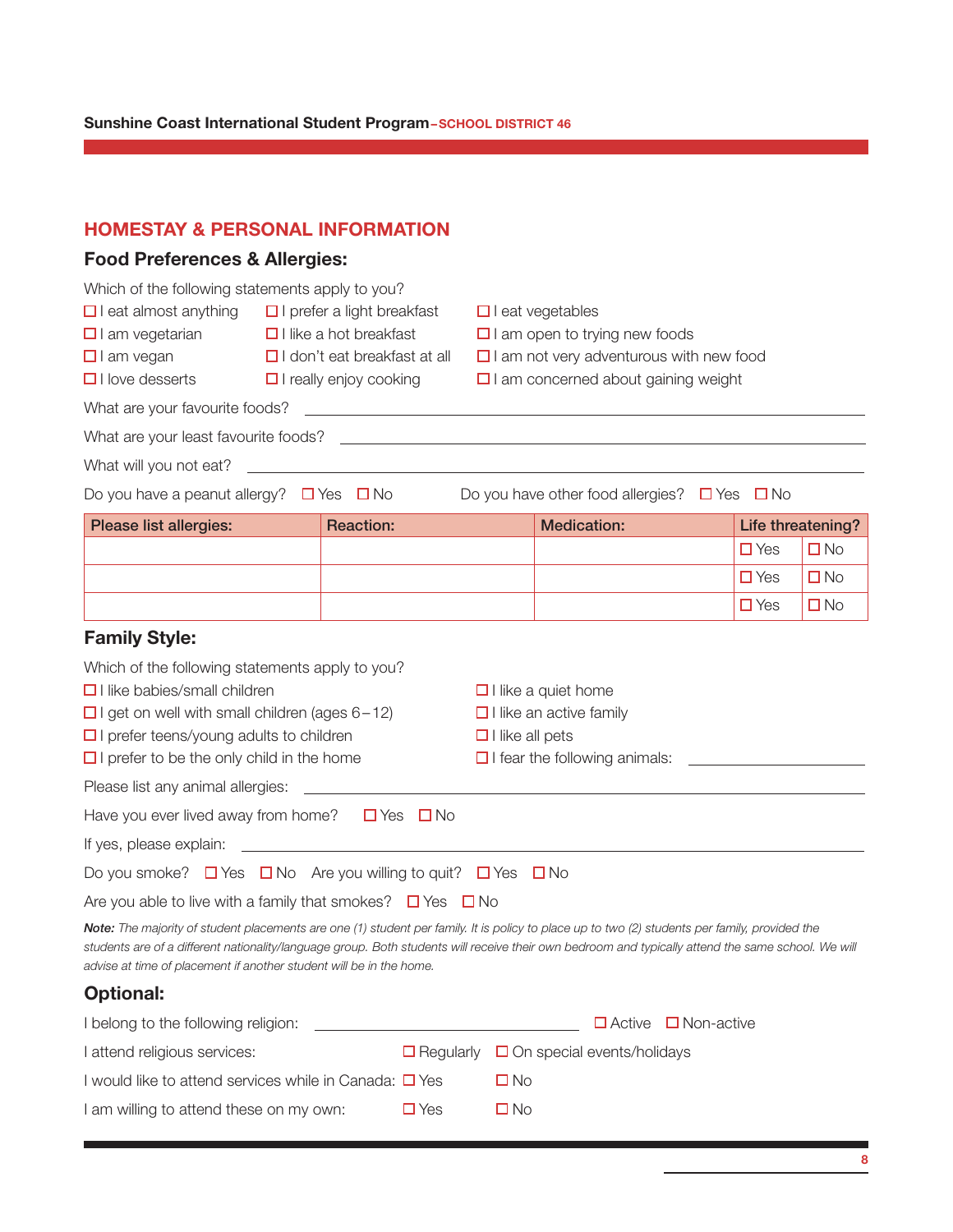# STUDENT PHOTOS

Please include 5 – 10 photos of:

- You and your family (where you live, places you go, activities you do together);
- Your involvement with sports, hobbies or other activities that illustrate your interests;
- You and your friends.

We encourage you to choose photos that best represent you, your surroundings and your interests. Please include a short description for each photo. Photos may be scanned and inserted on a page, or if using original photographs, please note that they will be given to your host family and may not be returned. Have fun and be creative, we want to know about you.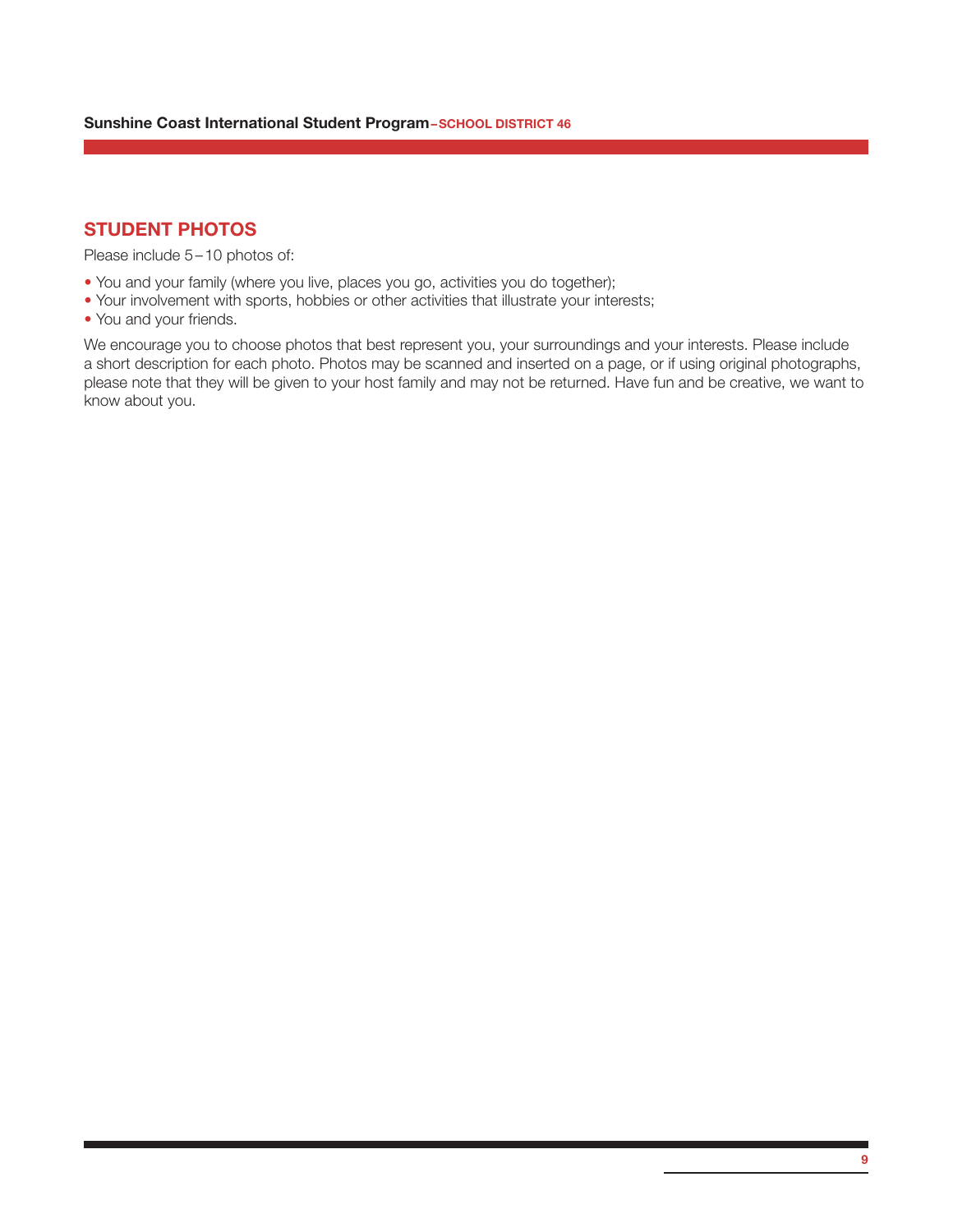# MOTIVES & EXPECTATIONS

Using complete sentences please tell us:

1. Why you have chosen to participate in this high school program (why specifically Canada)?

2. Describe both the academic and personal results you would like to attain by the end of your stay.

3. What expectations do you have from your school, community and homestay experience?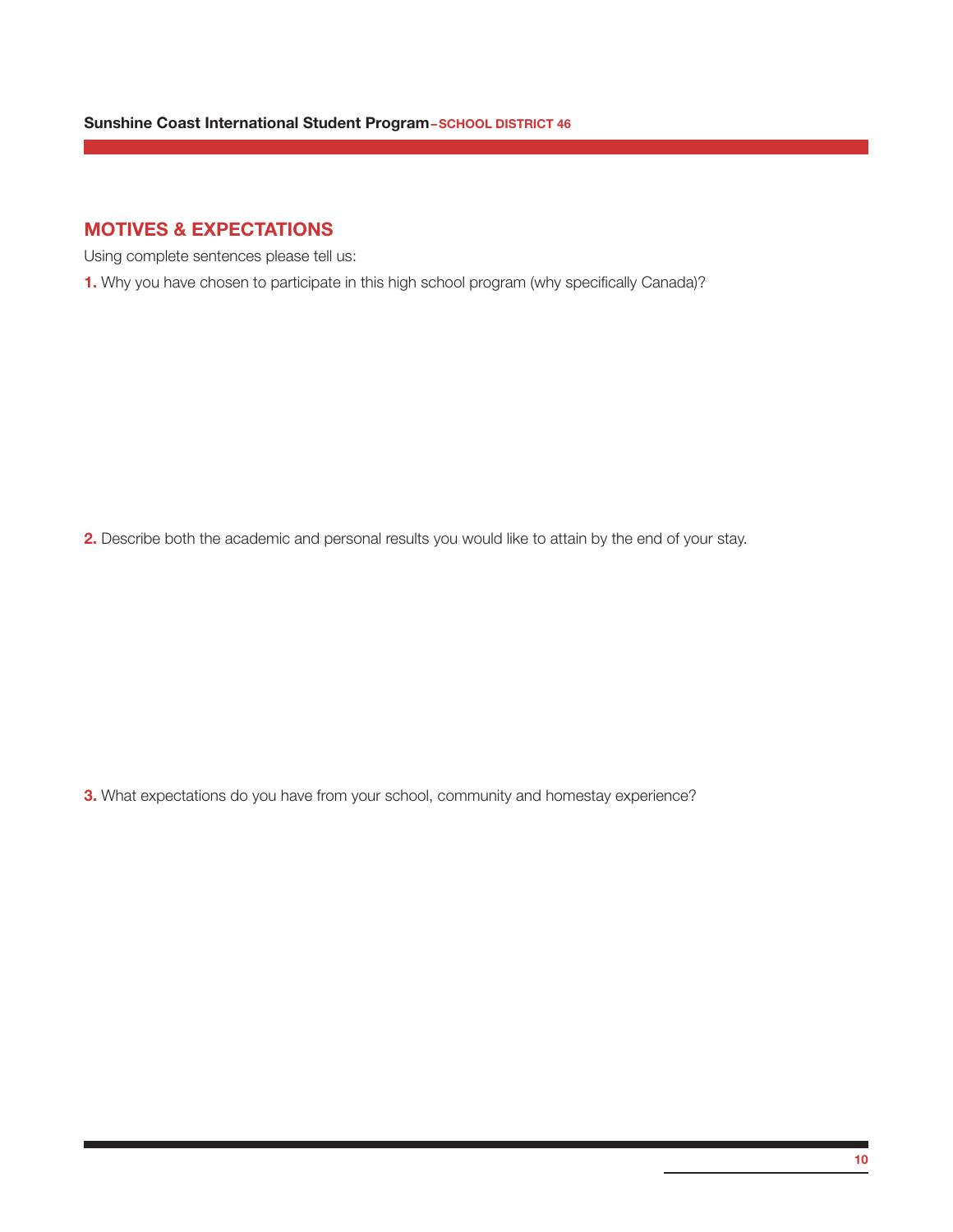# PARENT LETTER

Please write a letter describing your child's personality, interests, relationships, future aspirations and home life. Feel free to add any other relevant information which may be helpful to a teacher or host family.

Parent Signature X Date: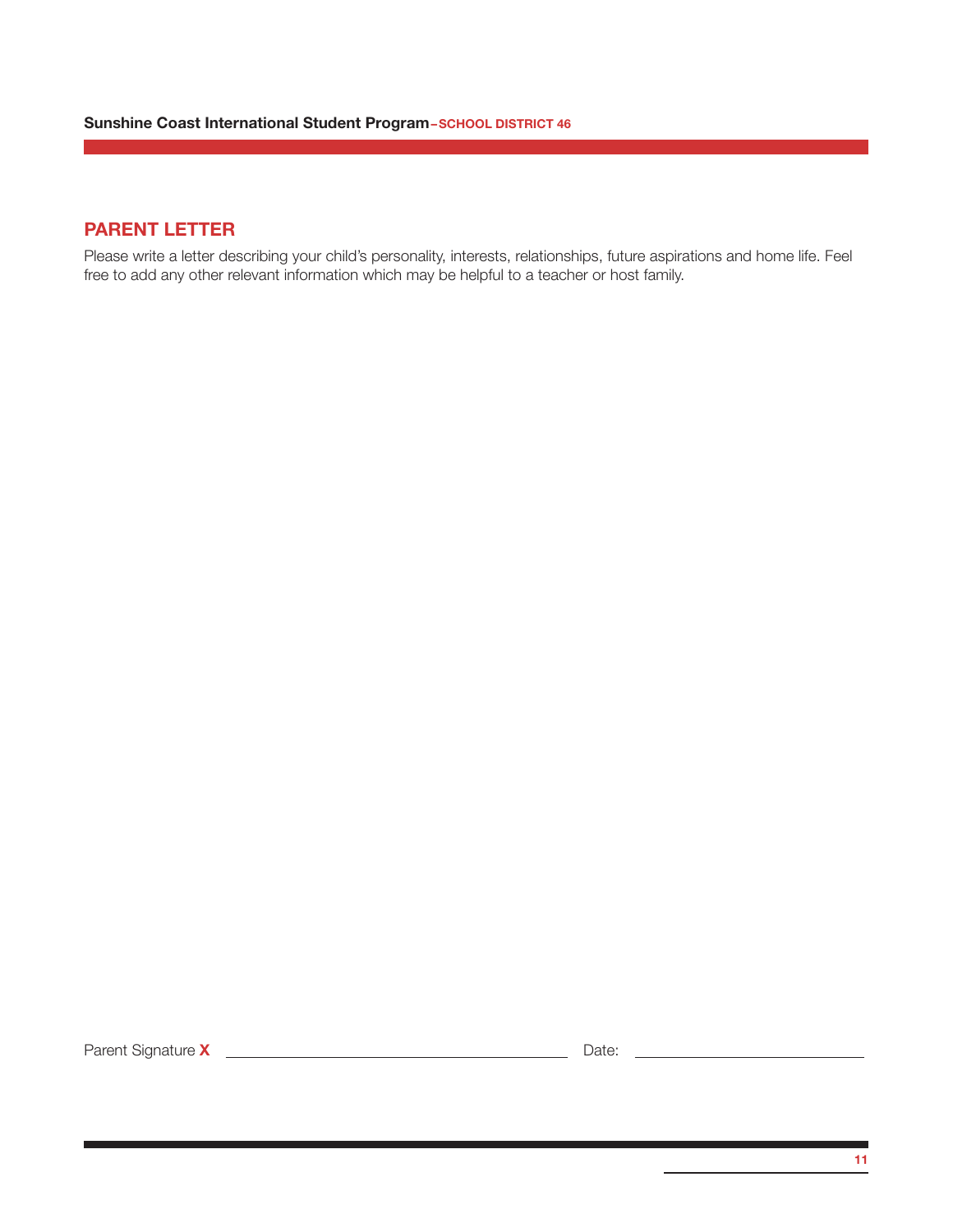#### Sunshine Coast International Student Program–SCHOOL DISTRICT 46

### PARENTAL CONSENT & RELEASE

As the parent/legal guardian of (student name):

### General Agreement & Release

- 1. I/We are aware of and approve of my/our child's participation in the Sunshine Coast International Student Program in Canada.
- 2. I/We have read and signed the 'Participation Agreement' (pg 17–18) as set forth for my/our child by School District 46 (SD46).
- 3. I/We agree that all the information in the application is true to the best of my/our knowledge and that any falsification of information may lead to the dismissal of my/our child from the program.
- 4. I/We permit SD46 to use any photographs, images or videos of my/our child in their promotional materials.
- 5. I/We hereby waive, release and absolve and agree to indemnify and save harmless, the host family and the school officials from all liability arising from my/our child's participation in the Sunshine Coast International Student Program, except such as results solely from its or their neglect or willful default.
- 6. I/We agree to provide sufficient funding for my/our child's personal spending and travel expenses.

| Parent Signature X | Date  |  |
|--------------------|-------|--|
|                    |       |  |
| Parent Signature X | Date: |  |

### Participation in School Sports & School Organized Trips

1. I/We grant permission for my/our child to participate in school organized and supervised field trips.

| 2. I/We grant permission for my/our child to participate in regular school sports. |  |  |  |
|------------------------------------------------------------------------------------|--|--|--|
| With the exception of                                                              |  |  |  |

3. I/we grant permission for my/our child to participate in what may be deemed high-risk activities as follows:

| Activity        | Permission           | Activity            | Permission           | Activity                  | Permission           |
|-----------------|----------------------|---------------------|----------------------|---------------------------|----------------------|
| Downhill Skiing | $\Box$ Yes $\Box$ No | Ice Hockey          | $\Box$ Yes $\Box$ No | American Football         | $\Box$ Yes $\Box$ No |
| Snowboarding    | $\Box$ Yes $\Box$ No | Horseback Riding    | $\Box$ Yes $\Box$ No | Rock Climbing             | $\Box$ Yes $\Box$ No |
| Snowmobiling    | $\Box$ Yes $\Box$ No | Swimming            | $\Box$ Yes $\Box$ No | <b>Whitewater Rafting</b> | $\Box$ Yes $\Box$ No |
| Rugby           | $\Box$ Yes $\Box$ No | Water skiing        | $\Box$ Yes $\Box$ No | River Canoe/Kayak         | $\Box$ Yes $\Box$ No |
| Mountain Biking | $\Box$ Yes $\Box$ No | <b>Martial Arts</b> | $\Box$ Yes $\Box$ No | Sea Canoe/Kayak           | $\Box$ Yes $\Box$ No |

- 4. I/We authorize SD46 and my/our child's homestay parents to approve and sign permission slips for any school sponsored field trips, sports teams, club activities and other extra-curricular activities at their discretion. I/We also understand that if my/our child is considering participating in a school sponsored high-risk activity, I/we will be notified (regardless of my/our approval above), and acknowledge that I/we may be asked to sign an additional waiver form specific to that event or activity. I/we may choose at that time to decline my/our permission.
- 5. Trips or activities that are organized outside of the school environment or which include extensive travel will require additional parent consent specific to that activity/event.

| Parent Signature X | Date: |
|--------------------|-------|
|                    |       |
| Parent Signature X | Date: |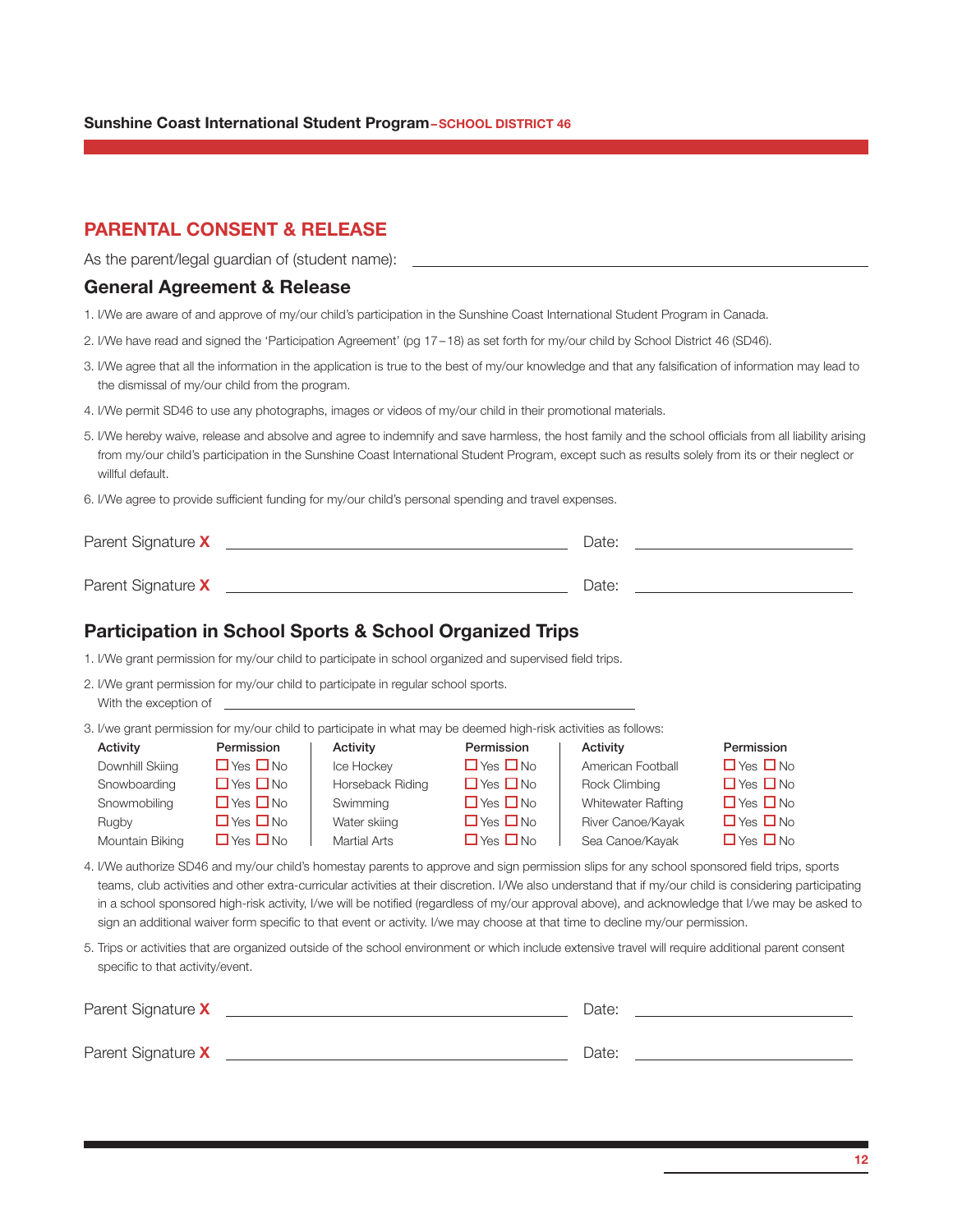# PARENTAL CONSENT & RELEASE (CONTINUED)

### Community Involvement

My/Our child has permission to volunteer with or otherwise participate in community events, activities, clubs, teams, organizations and/or classes that may not be reviewed, arranged or supervised by a SD46 staff member.

| Parent Signature X | Date: |  |
|--------------------|-------|--|
|                    |       |  |
| Parent Signature X | Date: |  |

### Natural Parent Confirmations & Acknowledgments

Parents of students participating in the Sunshine Coast International Student Program must confirm the following:

- i. that my/our child has no history of criminal behaviour or sexual misconduct;
- ii. that my/our child has no history of drug or alcohol abuse, self-harming behaviours, or eating disorders;
- iii. that my/our child does not have any undisclosed medical, psychological, physical or emotional challenges or conditions; and
- iv. that I/we know of no reason why my/our child cannot successfully participate in the Sunshine Coast International Student Program.

| Parent Signature X | Date: |  |
|--------------------|-------|--|
|                    |       |  |
| Parent Signature X | Date: |  |

Parents of students participating in the Sunshine Coast International Student Program must acknowledge and accept the following:

- i. that SD46 has no control over labour disputes and cannot be held responsible or liable for any loss suffered by my/our child due to a strike or any other job action that may result in the failure to deliver educational programming and/or related services/opportunities including but not limited to school sports teams, clubs, field trips and/or homework support; and
- ii. that SD46 cannot control the weather and/or other extraordinary or unforeseen circumstances or situations which may delay or prevent the delivery of school programming and/or program activities, events or trips and cannot be held responsible or liable for any loss suffered by my/our child as a result.

| Parent Signature X | Date: |
|--------------------|-------|
|                    |       |
| Parent Signature X | Date: |

### Media Release

I/We hereby give my/our permission to SD46 to collect, keep, use and share photographs, videos and images of my/our child for use online or in print including but not limited to brochures, websites, newspapers, and social media.

| Parent Signature X | Date: |  |
|--------------------|-------|--|
|                    |       |  |
| Parent Signature X | Date: |  |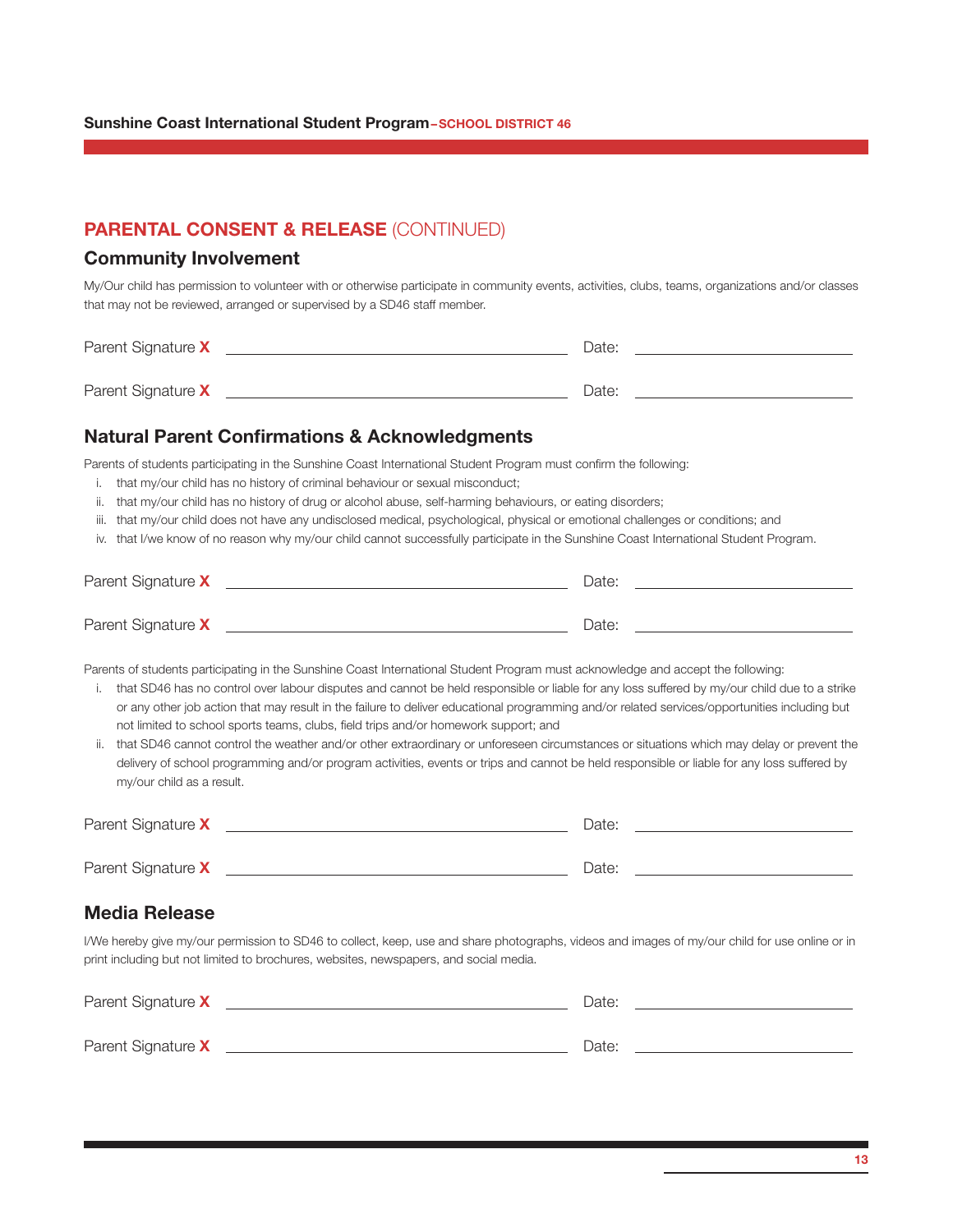#### Sunshine Coast International Student Program-SCHOOL DISTRICT 46

# ENGLISH TEACHER'S REFERENCE

English Teacher's Name:

School:

 is applying for admission into the Sunshine Coast International Student Program in Canada. To assist us in the selection process, we would very much appreciate your assessment of the abovementioned student. Thank you.

How long have you taught this student? \_\_\_\_\_\_\_\_\_\_\_\_ years How long has the student studied English? \_\_\_\_\_\_\_\_\_\_ years

Please give your assessment of this student's English abilities.

Given your assessment of this student's English proficiency level, how well do you think this student will fare in an all English academic environment with regard to course comprehension, essay writing, assignments and examinations?

Please advise on the level of supplementary ESL this student will require during their program in Canada.

Please rate this student in the following areas as compared to his/her classmates.

|                          | Excellent | Good | Average | Poor |
|--------------------------|-----------|------|---------|------|
| Independence             | П         | П    |         | H    |
| Academic Potential       |           |      |         | П    |
| Organizational Skills    |           |      |         |      |
| Responsibility           |           |      |         | I I  |
| Participation in Class   |           |      |         | п    |
| Leadership               |           |      |         |      |
| Co-operation With Others |           |      |         |      |
| Attendance               |           |      |         |      |
| Comments:                |           |      |         |      |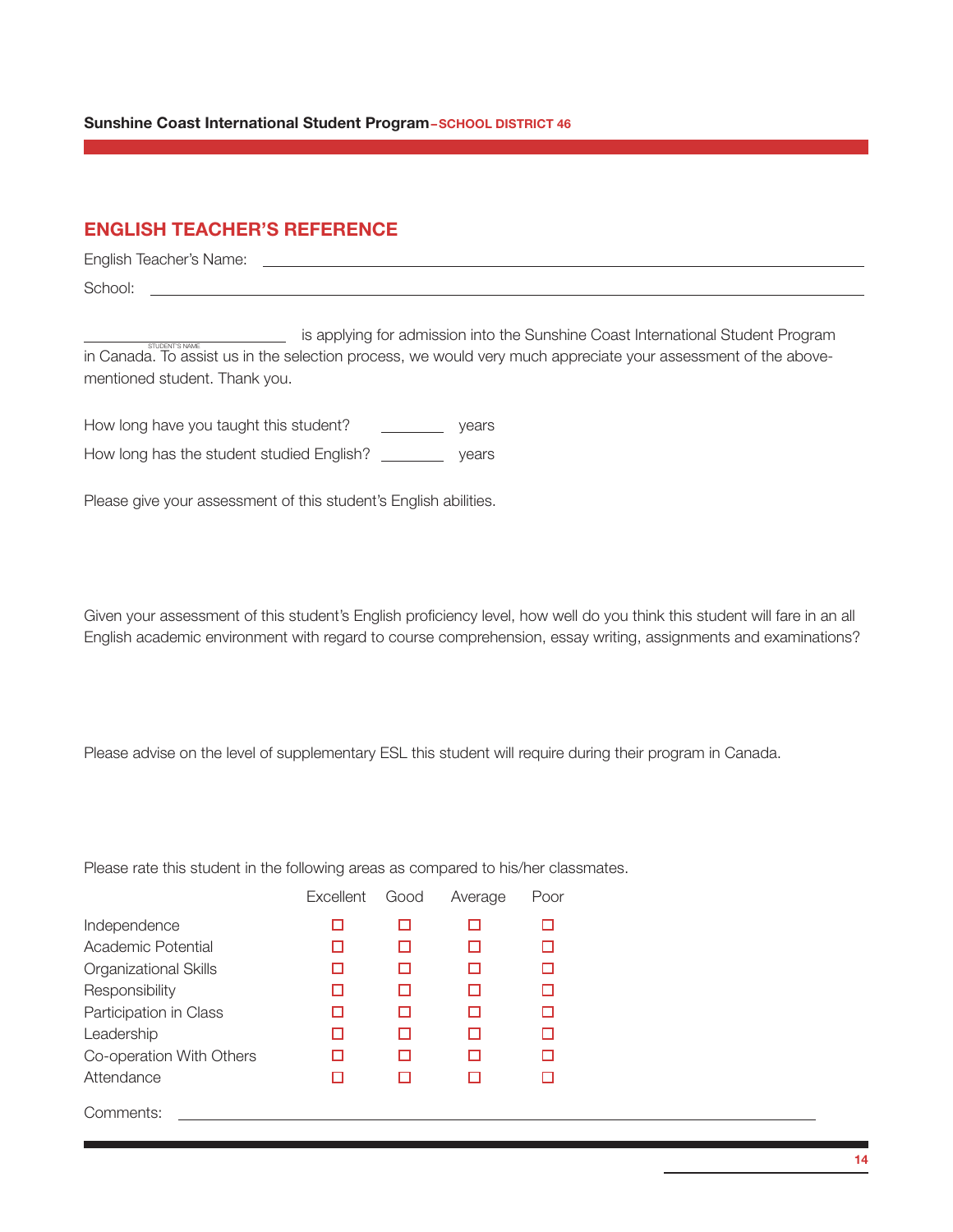# ENGLISH TEACHER'S REFERENCE (CONTINUED)

#### Skills Assessment

Reading: Given a newspaper or general magazine article of 2-3 paragraphs, his/her reading skills are:

| $\Box$ Excellent | Reads aloud with very few errors; explains the meaning clearly and completely. (comprehension 90%) |  |  |
|------------------|----------------------------------------------------------------------------------------------------|--|--|
|------------------|----------------------------------------------------------------------------------------------------|--|--|

 $\Box$ Good Reads aloud with few errors, deals with all except difficult terms and strange names, explains most of the meaning. (comprehension 70-80%)

- □ Fair Reads most of the basic vocabulary and explains the basic ideas. (comprehension 50–60%)
- **Poor** Reads and understands only the simplest words. Explains very little of the meaning. П

Writing: Given a short essay asking for opinions of school or town views, sports or personal interest, his/her writing skills are:

| Excellent   | Writes almost perfectly using long sentences, abstract terms and vocabulary. Uses English grammar structure rather than<br>composing in native grammar and translating. |
|-------------|-------------------------------------------------------------------------------------------------------------------------------------------------------------------------|
| Good        | Uses good vocabulary with long sentences, but sentence structure and grammar usage are somewhat irregular.                                                              |
| $\Box$ Fair | Uses only simple sentences with limited vocabulary. Grammar usage is irregular, although understandable.                                                                |

П Poor Does not use complete sentences. Sentences are short with basic grammar. Difficult to understand meaning.

Speaking and Listening: After 15 minutes of active conversation discussing both teacher and student views on current issues (and introducing both abstract terms and idiomatic expressions), his/her ability to speak and understand English conversation are:

- 1. No ability to communicate in English.
- 2. Very little ability to communicate–understands a few words, but has no ability to communicate beyond a few words.
- 3. Fair ability to communicate–understands words or phrases but not sentence thoughts. Speaking is limited to a few words and phrases.
- 4. Understands basic English sentences and is able to respond in words or phrases. Grammar and sentence structure are poor but understandable.
- 5. Can understand more than can communicate–but tries. Can respond in sentence form even if grammar and sentence structure are not perfect. He/She is understandable.
- 6. Understands basic English. Vocabulary includes most common terms but does not understand abstract terms. Makes mistakes but is able to carry on basic conversation. Obvious he/she is still translating.
- 7. Can understand most conversations. Speaking ability is good but needs practice. Responses and sentence structure are more complex. Has good vocabulary but needs to think before responding.
- 8. English response and communication come naturally even if they are not perfect. Can understand and respond to difficult questions and can use abstract terms. Should have no trouble communicating in an English speaking country and school.
- 9. Near fluency. Sentence structure is almost perfect. Can understand and respond to difficult questions and can use abstract terms. Should have no trouble communicating in an English speaking country and school.
- 10. Absolute fluency and proficiency. Can understand and converse using sophisticated vocabulary and clear, correct sentence structure. Has no trouble with abstract subjects or most idioms. Can think in English.

Score:

English Teacher's signature **X** Date: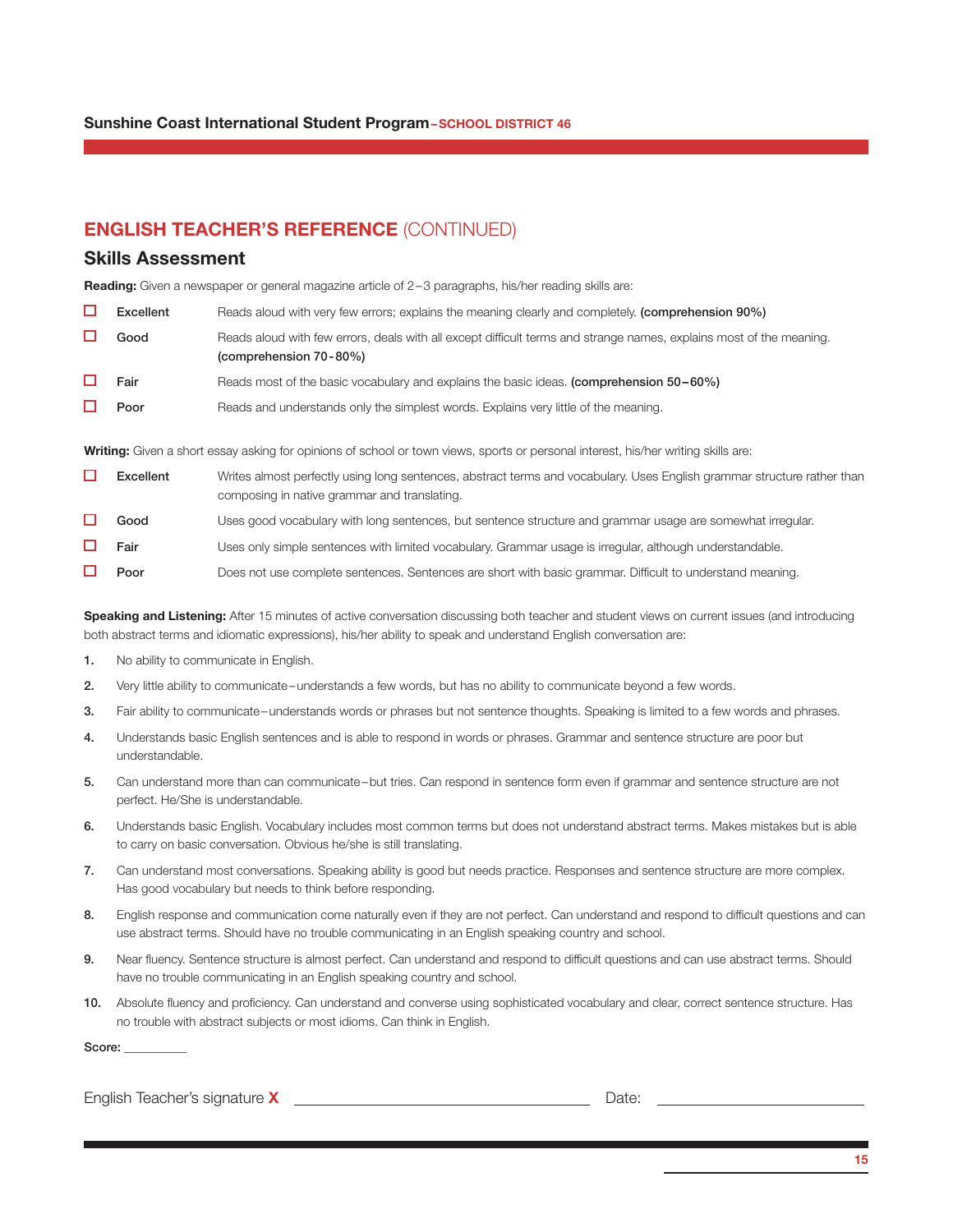Sunshine Coast International Student Program–SCHOOL DISTRICT 46

# PRINCIPAL'S REFERENCE

| Principal's Name: |  |  |
|-------------------|--|--|
| School:           |  |  |

is applying for admission into the Sunshine Coast International Student Program in Canada. To assist us in the selection process, we would very much appreciate your assessment of the abovementioned student. Thank you.

How long have you known this student? \_\_\_\_\_\_\_\_\_\_\_ years

Please describe the strengths and weaknesses of this student:

How do you think this student would cope in a learning environment in Canada?

Please describe this student's interpersonal skills with their peers and teachers:

Are there any other reasons to recommend this student to be accepted in a school in Canada?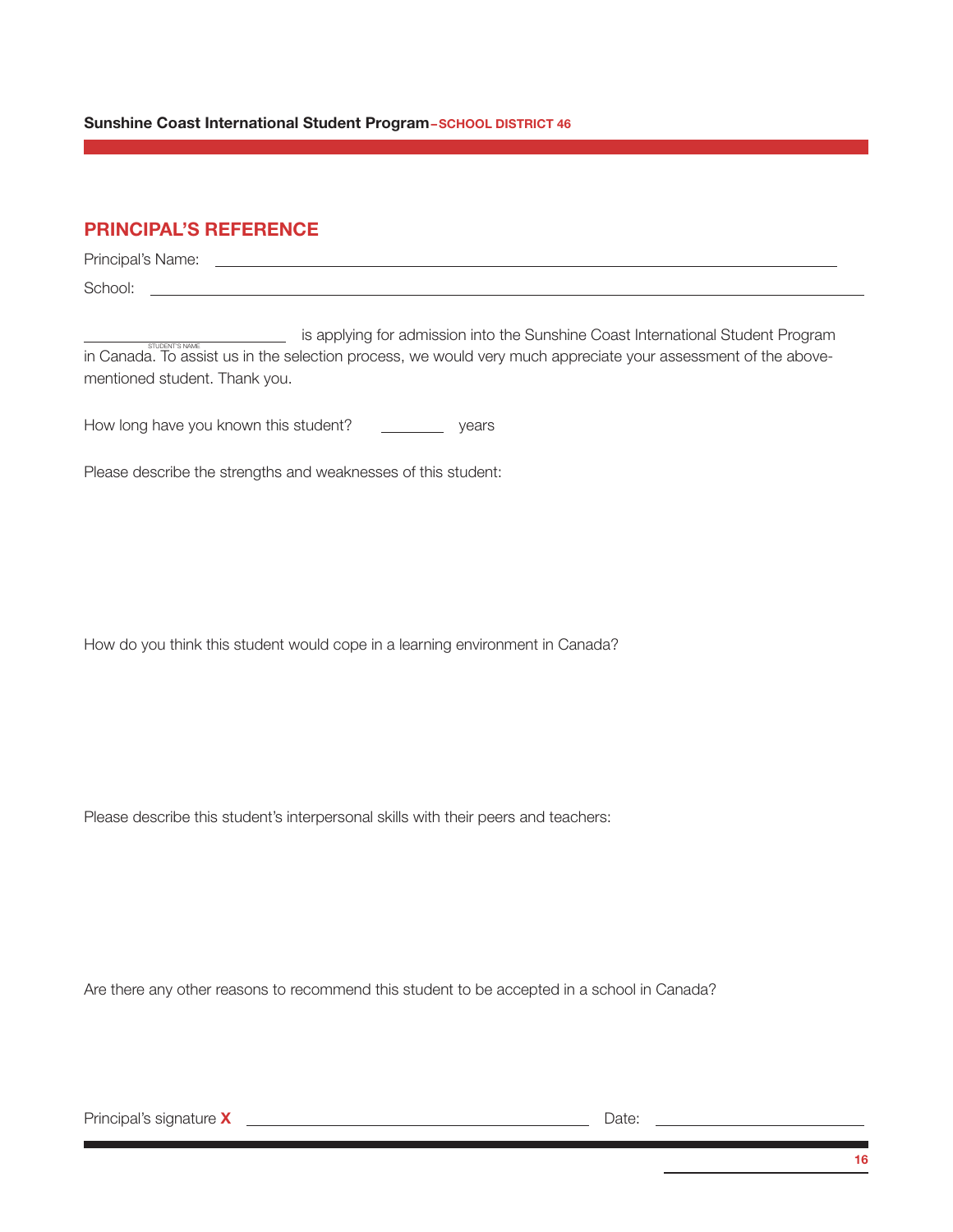# STUDENT PARTICIPATION & CONDUCT AGREEMENT

The following Participation Agreement has been established by SD46 and its partners to outline the minimum standards of acceptable behaviour. These rules and expectations apply to all participants in the Sunshine Coast International Student Program.

|                           | $    -$ |
|---------------------------|---------|
| "S NAME<br>STIID<br>1⊢N L |         |

#### GENERAL BEHAVIOUR

- 1. Attend school on a regular full-time basis as per my class timetable for the duration of my program. Any legitimate absences (ie. illness) must be explained by a note from my host parent to my school.
- 2. Abide by the laws of Canada.
- 3. Obey the rules and regulations of SD46, my school and my host family.
- 4. Use English as much as possible when speaking with my teachers.
- 5. Refuse/deny paid employment while in this program.

### *Please initial once read: Student Father Mother* ILLEGAL ACTIVITY

*The following are behaviours and laws that must be followed. Failure to obey may result in dismissal from the program, with no refund and termination of the study permit.*

I understand and agree to abide by ALL LAWS OF CANADA, with the following being most relevant for students:

- 6. The consumption and possession of alcoholic beverages is illegal for persons under the age of 19 in British Columbia and is therefore prohibited. Asking an adult (person of the legal age) to purchase alcohol on my behalf is illegal.
- 7. Entry in to a nightclub/disco/bar or other establishment that requires patrons to be over the legal drinking age is not permitted. Use of false identification is fraud, and is punishable by Canadian law.
- 8. Smoking is not permitted on school property or inside any public building. Purchase of cigarettes is illegal for persons under the age of 19 and is therefore prohibited. Asking an adult (person of the legal age) to purchase cigarettes on my behalf is illegal.
- 9. The use or possession of any illegal drugs (including marijuana/cannabis), or the abuse of prescription or nonprescription medications is an illegal activity in Canada and is strictly prohibited.
- 10. Violence, aggression, harassment or bullying has a zero tolerance level and is strictly forbidden behaviour. *Harassment can be a single incident or a series of incidents including words, acts or gestures of a malicious or abusive nature directed at a person or a group of persons for reasons of: academic ability, age, sex, sexual orientation, disability, economic status, language, race, ethnicity, religion, appearance or colour.*
- 11. Driving of any type of motorized vehicle is prohibited.

### *Please initial once read: Student Father Mother* SOCIAL MEDIA/INTERNET

- 12. When posting pictures, messages or comments on any social media site (including, but not limited to Facebook, Twitter, Instagram, etc.), I will respect personal honour and NOT post negative or hurtful messages/photos of my peers, my or anyone else's host family, school staff and program staff.
- 13. I will NEVER agree to meet a person/new friend met over the internet, in chatrooms or any other media sites.
- 14. I will abide by the internet usage policy and times as agreed to by my host family.
- 15. I will not visit any illegal or pornographic websites, nor will I download any pornographic images on to my or my host family's computer. I will not download any images, movies or games without the express consent of my host family.



*Please initial once read: Student Father Mother*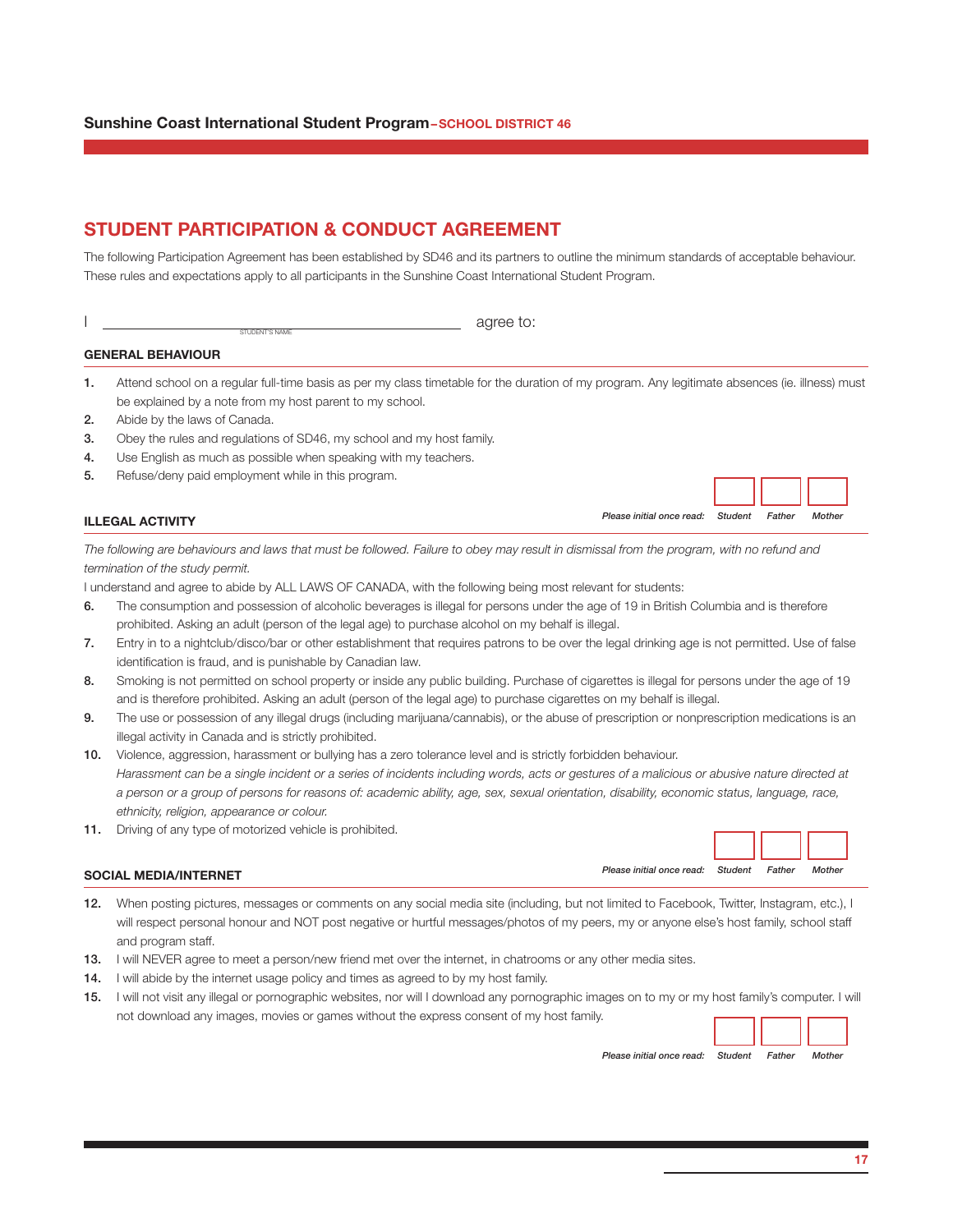# STUDENT PARTICIPATION & CONDUCT AGREEMENT (CONTINUED)

#### HOMESTAY LIVING

- 16. While living with a host family:
	- i. I will show respect for my host family and act as a member of the family.
	- ii. I will respect my host family's private affairs.
	- iii. I will obey family/house rules.
	- iv. I will voluntarily help with reasonable household chores.
	- v. I will not smoke if I have identified myself as a non-smoker on the Application Form.
- 17. I understand that misrepresenting myself on the Application Form may result in an inappropriate homestay placement. If I must be moved to a new homestay due to this misrepresentation (eg. smoking when identified as a non-smoker), I understand that I/my natural parents will be responsible for a \$500 CAD administration fee.
- 18. I will use a calling card or Skype® account when making international phone calls.
- 19. I am permitted to visit relatives and close family friends only if I have permission from both my host parent(s) and my program coordinator. I am permitted overnight visits with friends of the same sex with permission from my host parent(s). I understand that these visits should be occasional and my host parent(s) will contact the parties involved to ensure the visits cause no inconveniences.
- 20. In case of illness I will immediately inform my host family or contact the program coordinator. Any medical expenses required will be fully covered by my medical insurance and/or by my parents when the medical expenses are in excess of the insured amount or the procedure is not covered by my medical insurance.
- 21. I cannot decide to make any changes to my host family or school of my own accord. Any change in homestay or school must be approved by and arranged by the program coordinator.

### *Please initial once read: Student Father Mother* CUSTODIANSHIP & MONITORING/TRAVEL/DISMISSAL

| 22. I understand that SD46 is responsible for me for the duration of my academic program. I also understand that this responsibility ends when I |
|--------------------------------------------------------------------------------------------------------------------------------------------------|
| return to my home country or after the date stated on the notarized custodial document, whichever comes first.                                   |

- 23. If I wish to travel out of town, I must submit a TRAVEL REQUEST FORM at least 2 weeks prior to my scheduled trip and obtain permission from my program coordinator, who will in turn seek permission from my parents. I understand that I am not permitted to travel overnight without an adult over the age of 25 and that I am financially responsible for any fees incurred.
- 24. In the event that I do not comply with the above rules and regulations, SD46 has the right to terminate my involvement in the Sunshine Coast International Student Program. If this occurs, I may be sent home immediately at my parents' expense.
- 25. I understand that should I be expelled from school or the program there will be no refund of fees.
- 26. I understand that dismissal from the program shall result in termination of custodial responsibility and immediate release of SD46. Failure to provide an independent custodian will result in a Report to Citizenship and Immigration Canada to subsequently nullify the Study Permit.

|                          |                                                                    | Please initial once read:       | Student<br>Father<br>Mother |
|--------------------------|--------------------------------------------------------------------|---------------------------------|-----------------------------|
|                          | I agree to the above Participation Agreement as set forth by SD46: |                                 |                             |
| Name of Student:         | <u> 1989 - Johann Stein, mars an deutscher Stein († 1989)</u>      | Date:                           |                             |
| Χ<br>STUDENT'S SIGNATURE |                                                                    | Х<br>FATHER OF STUDENT          | MOTHER OF STUDENT           |
|                          |                                                                    | Received and acknowledged by: X | PROGRAM COORDINATOR         |

<u>rans de la p</u>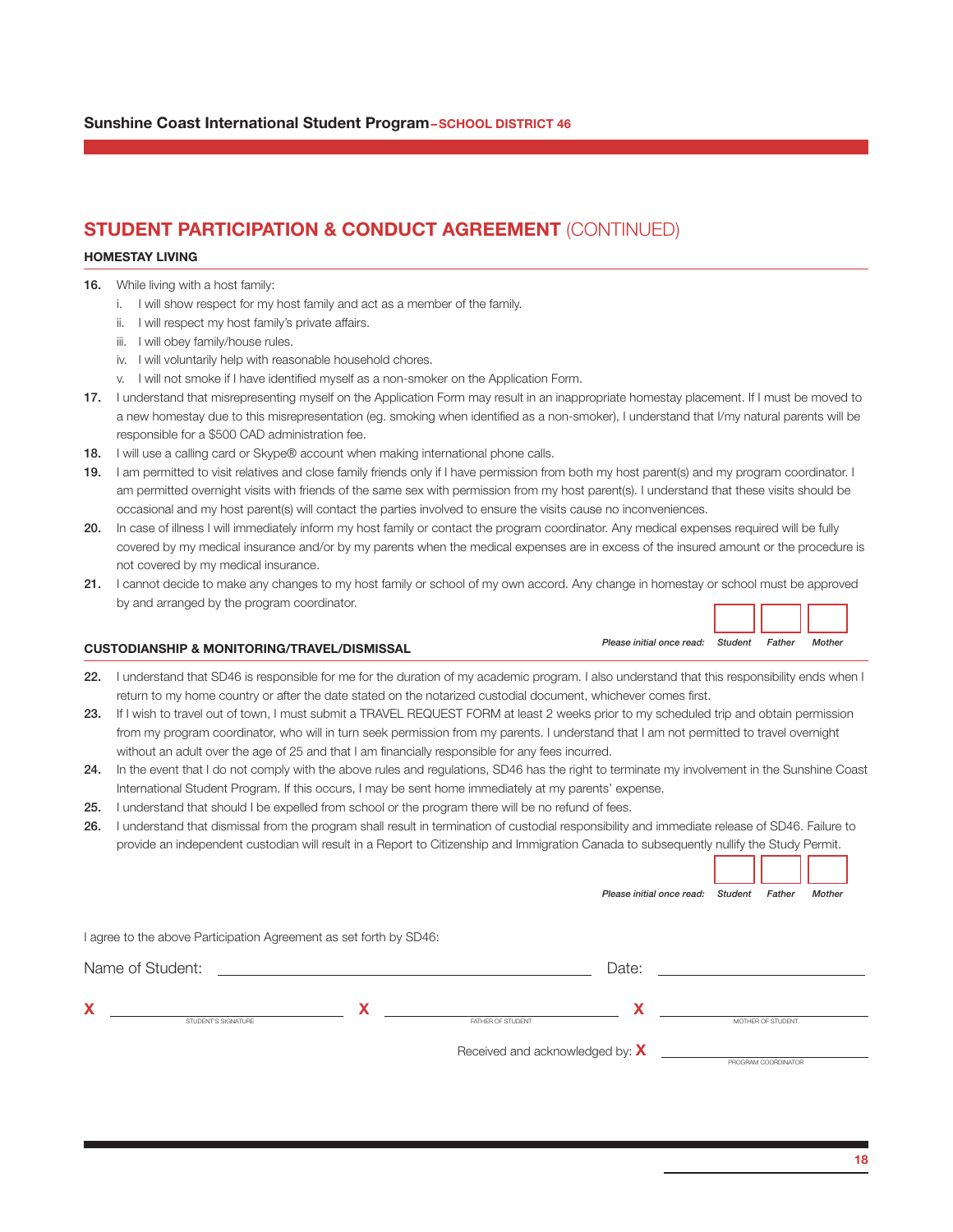### MEDICAL AGREEMENT & RELEASE

- 1. In the case of a medical emergency, should I/we not be immediately available for consultation, I/we, as the applicant's parent(s) or legal guardian(s) give permission to the physician selected by SD46, the host family or the school officials to hospitalize, secure proper treatment for, and to order injections, immunizations/vaccinations, anesthetics for my/our child.
- 2. For simple headaches, fever or other minor pain, I/we permit SD46, the host family or school to administer the prescribed dose of: **Aspirin Q** Acetaminophen (ex. Tylenol) **Q** Ibuprofen (ex. Motrin, Advil)
- 3. I/We agree that the relationship and the resolution of any and all disputes arising therefore between ourselves and health services provided through SD46, the host family or school officials shall be governed by and construed in accordance with the laws of the province in which the program is operated. I/We hereby acknowledge that the treatment will be performed in the province in which the program is operated and that the courts of that province shall have jurisdiction to entertain any complaint, demand, claim or cause of action whether based on alleged breach of contract or alleged negligence arising out of the treatment. I/We hereby agree that if I/we commence any such legal proceedings they will be only in the province in which the program is operated, and hereby irrevocably submit to exclusive jurisdiction of the provincial courts.
- 3. I/We confirm that my/our child is not affected by or does not have a history of medical, psychiatric or emotional difficulties, nor does my/our child have any condition that would impact the success of his/her international student program.

|                    | Please initial once read: Student | Father | Mother |
|--------------------|-----------------------------------|--------|--------|
| Parent Signature X | Date:                             |        |        |
| Parent Signature X | Date:                             |        |        |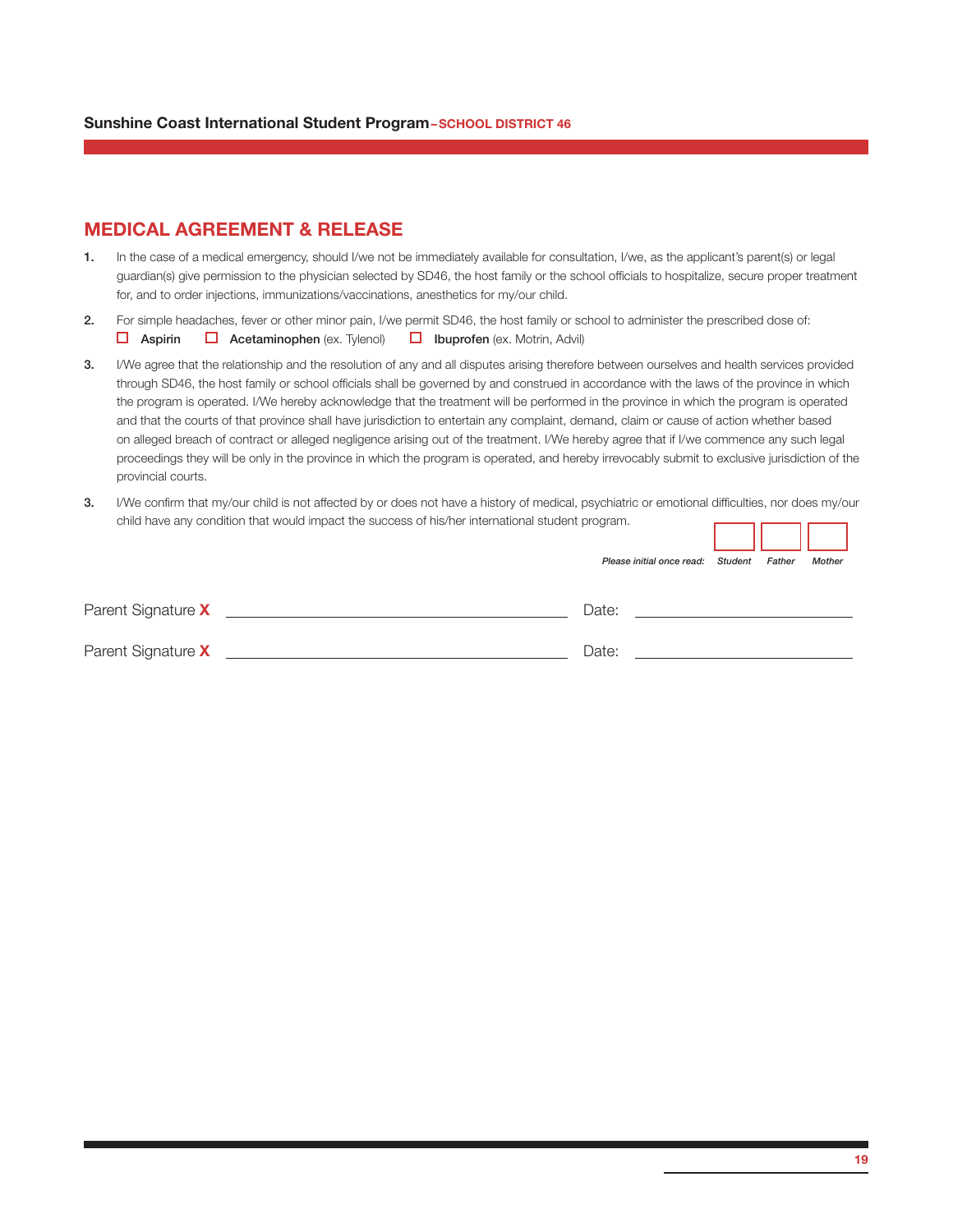#### Sunshine Coast International Student Program-SCHOOL DISTRICT 46

STUDENT MEDICAL HEALTH FORM

# $\textsf{Last name:}\quad \begin{array}{cc} \textsf{Last name:} & \begin{array}{cc} \textsf{Last name:} & \textsf{Last name:} \end{array} \end{array}$ Given name(s): Weight: Height: Home Address: Street: City: Province/State: Postal/Zip Code Country: History of Illness Has the participant had any of the following illnesses/conditions: Any disease, impairment or abnormality of: YES NO YES NO YES NO Allergies Parasites Blood or Endocrine System Appendicitis Pneumonia Bones or Joints Appendix removed Poliomyelitis (Polio) Brain or Nervous System  $\begin{array}{c|c|c|c|c|c} \hline \quad \Box & \Box & \text{Asthma} \\ \hline \quad \Box & \Box & \text{Rheumatic Fever} \\ \hline \quad \Box & \Box & \text{Rubella (German Measures)} \\ \hline \end{array} \hspace{2cm} \begin{array}{c|c|c|c} \hline \quad \Box & \Box & \text{Ears or Hearing} \\ \hline \quad \Box & \Box & \text{Eating Disorder} \\ \hline \end{array}$ Chicken Pox Rubella (German Measles) Eating Disorder Diabetes Scarlet Fever Eyes or Sight Diphtheria Serious Cough Genito-Urinary System Epilepsy Serious Headaches or Migraines Heart or Blood Vessels  $\Box$   $\Box$  Lungs, Respiratory System<br>  $\Box$   $\Box$  Other Abdominal Organs O Operation for Hernia O O Tuberculosis<br>
O O Malaria C O Typhoid C O Tuberculosis Malaria Typhoid Personality/Behaviour  $\begin{array}{c|c|c|c|c|c} \hline \Box & \Box & \text{Measles} & \Box & \Box & \Box & \text{Vert.} \\ \hline \Box & \Box & \text{Measles} & \Box & \Box & \text{angle.} \\ \hline \Box & \Box & \text{Measles} & \Box & \Box & \text{Re.} \\ \hline \end{array}$ **O O** Any other diseases Stomach/Digestive System<br> **O O** Tonsils, Nose or Throat  $\Box$   $\Box$  Tonsils, Nose or Throat<br> $\Box$   $\Box$  Have Tonsils been remo Have Tonsils been removed?

Please give a full description of any disease or impairment mentioned above ('yes' response) including dates:

| Please list allergies: | <b>Reaction:</b> | <b>Medication:</b> |               | Life threatening? |
|------------------------|------------------|--------------------|---------------|-------------------|
|                        |                  |                    | $\square$ Yes | N <sub>o</sub>    |
|                        |                  |                    | $\Box$ Yes    | <b>No</b>         |
|                        |                  |                    | $\Box$ Yes    | No                |

Is there any medication that the student should NOT take?

 $\overline{a}$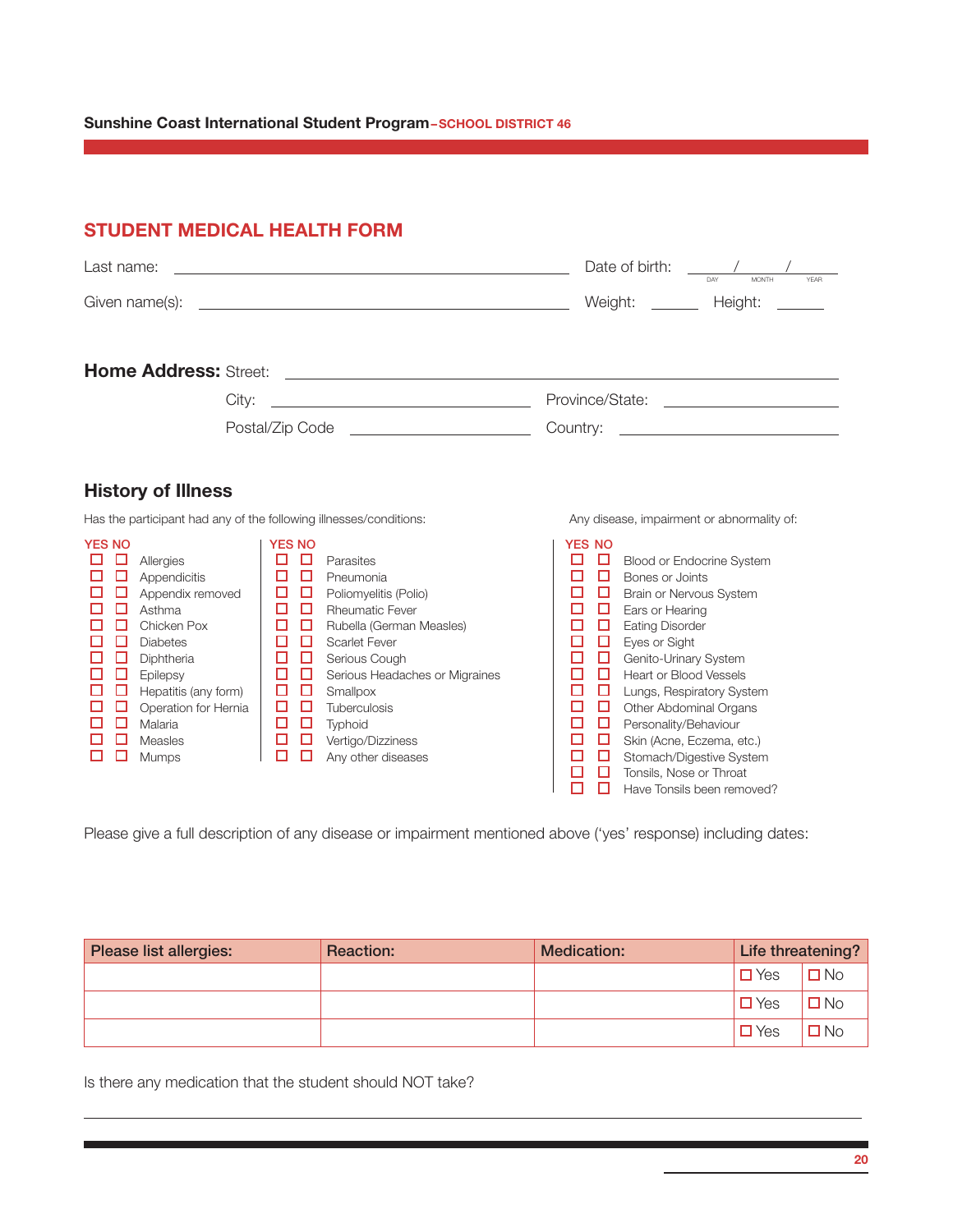# STUDENT MEDICAL HEALTH FORM (CONTINUED)

### **History of Immunizations/Vaccinations: Student Name:**

Please indicate the month and year of all immunizations/vaccinations received by the student. The most recent must have occurred within the past 10 years.

|              | Vaccine Date                                   | <b>Date</b> | <b>Date</b> | <b>Date</b> | <b>Date</b> |
|--------------|------------------------------------------------|-------------|-------------|-------------|-------------|
|              | Diphtheria                                     |             |             |             |             |
|              | Polio                                          |             |             |             |             |
|              | Tetanus/Toxoids (Td)                           |             |             |             |             |
|              | Smallpox                                       |             |             |             |             |
| MANDATORY    | Pertussis                                      |             |             |             |             |
|              | Tuberculosis (Manox Test)                      |             |             |             |             |
|              | Mumps                                          |             |             |             |             |
|              | Rubella (German Measles)                       |             |             |             |             |
|              | Measles                                        |             |             |             |             |
|              |                                                |             |             |             |             |
|              | Typhoid                                        |             |             |             |             |
|              | Cholera                                        |             |             |             |             |
| <b>OTHER</b> | Yellow Fever                                   |             |             |             |             |
|              | <b>HPV</b>                                     |             |             |             |             |
|              | <b>Hepatitis B</b>                             |             |             |             |             |
| Other:       | <u> The Communication of the Communication</u> |             |             |             |             |
| Other:       |                                                |             |             |             |             |

Has the student received the **BCG Vaccine for Tuberculosis?**  $\Box$  Yes  $\Box$  No Date:

*Please note that this may produce a positive result in a test for Tuberculosis. Most Canadian schools will test incoming students for Tuberculosis, and the BCG vaccine is not a guarantee for immunity. Students testing positive for Tuberculosis may be required to have a chest x-ray or prove that he/she does not have tuberculosis, or in some cases may be required to take medication. The cost of the x-rays or medication must be paid by the student as medical insurance will not pay these costs.*

### Medication & Physical Activity

- 1. Is the student currently taking any medication for which a prescription is needed?
	- $\Box$  Yes  $\Box$  No If yes, please name:
- 2. Is the student currently taking any medication for which a prescription is not needed?
	- $\Box$  Yes  $\Box$  No If yes, please name:
- 3. Recommendation for general physical activity in school:
	- $\Box$  Full physical activity including physical education classes
	- □ Modified activity because of:
- 4. If the student is eligible and the student wishes to participate in the high school competitive sports program, is there any factor in the student's physical condition which might pose a problem for him/her?  $\Box$  Yes  $\Box$  No If yes, please explain: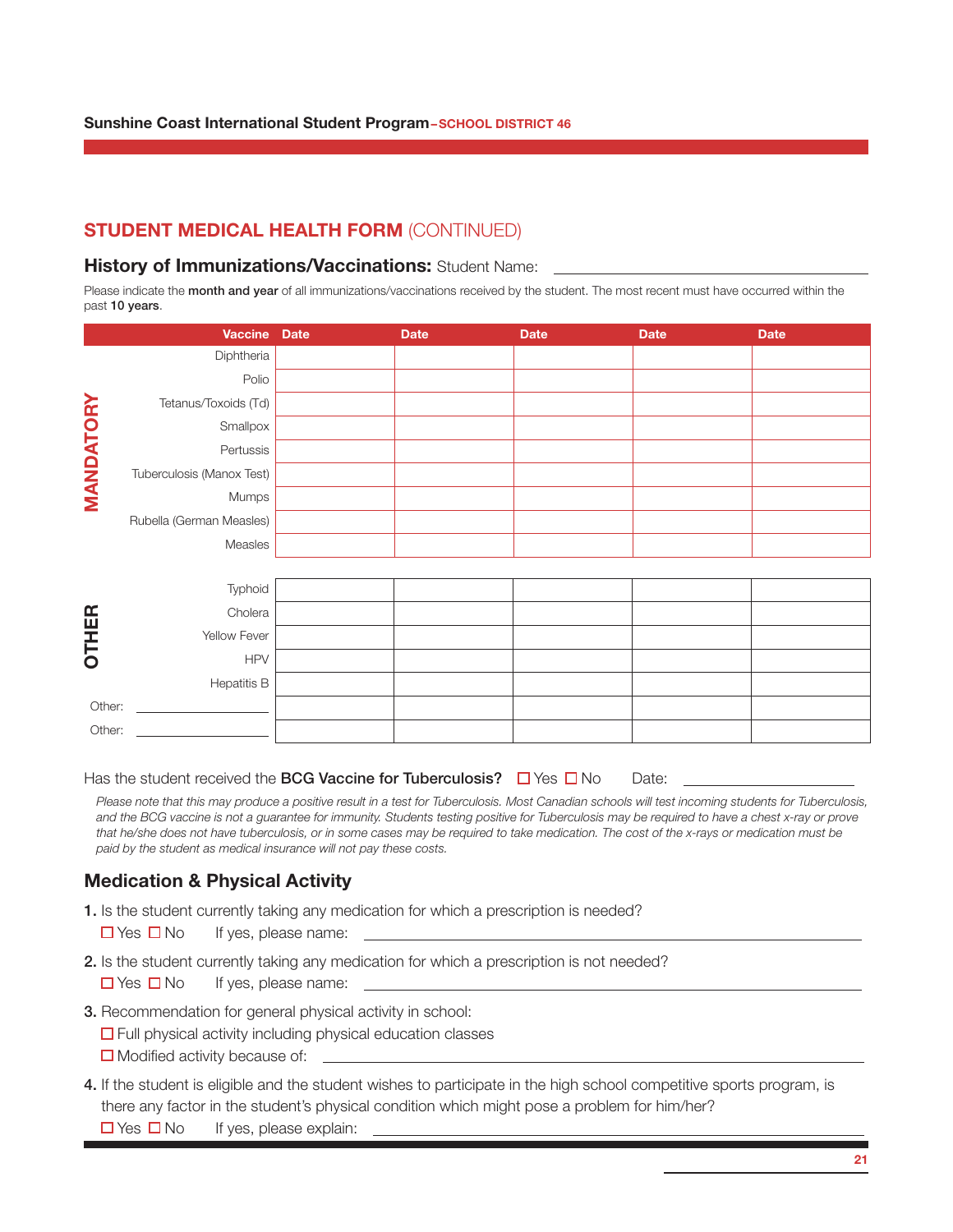# STUDENT MEDICAL HEALTH FORM (CONTINUED)

5. Does the student have a physical handicap?

| $\Box$ Yes $\Box$ No<br>If yes, please describe: |  |
|--------------------------------------------------|--|
|--------------------------------------------------|--|

*Important: The Sunshine Coast International Student Program does not discriminate against applicants with physical disabilities but may not be able to accommodate all students depending on their individual requirements.*

- 6. Has the student ever been treated for an addiction (eg. drugs, alcohol)?  $\Box$  Yes  $\Box$  No If yes, please describe:
- 7. Has the student ever had a psychological issue or condition (eg. eating disorder, depression) that required professional treatment and/or prescription medication?

 $\Box$  Yes  $\Box$  No If yes, please describe:

### Doctor's Confirmation

I have reviewed the above information and can confirm, to the best of my knowledge, that it is accurate and complete. My assessment of the applicant's suitability for studying abroad in a foreign country based on his/her medical history is as follows:  $\Box$  Excellent  $\Box$  Good  $\Box$  Fair  $\Box$  Poor  $\Box$  Unsuitable

| Doctor's Signature X | <u>and the state of the state of the state of the state of the state of the state of the state of the state of th</u> | Date: |  |
|----------------------|-----------------------------------------------------------------------------------------------------------------------|-------|--|
|                      | Stamp of Doctor, Clinic or Hospital                                                                                   |       |  |
|                      |                                                                                                                       |       |  |
|                      |                                                                                                                       |       |  |
|                      |                                                                                                                       |       |  |
|                      |                                                                                                                       |       |  |
|                      |                                                                                                                       |       |  |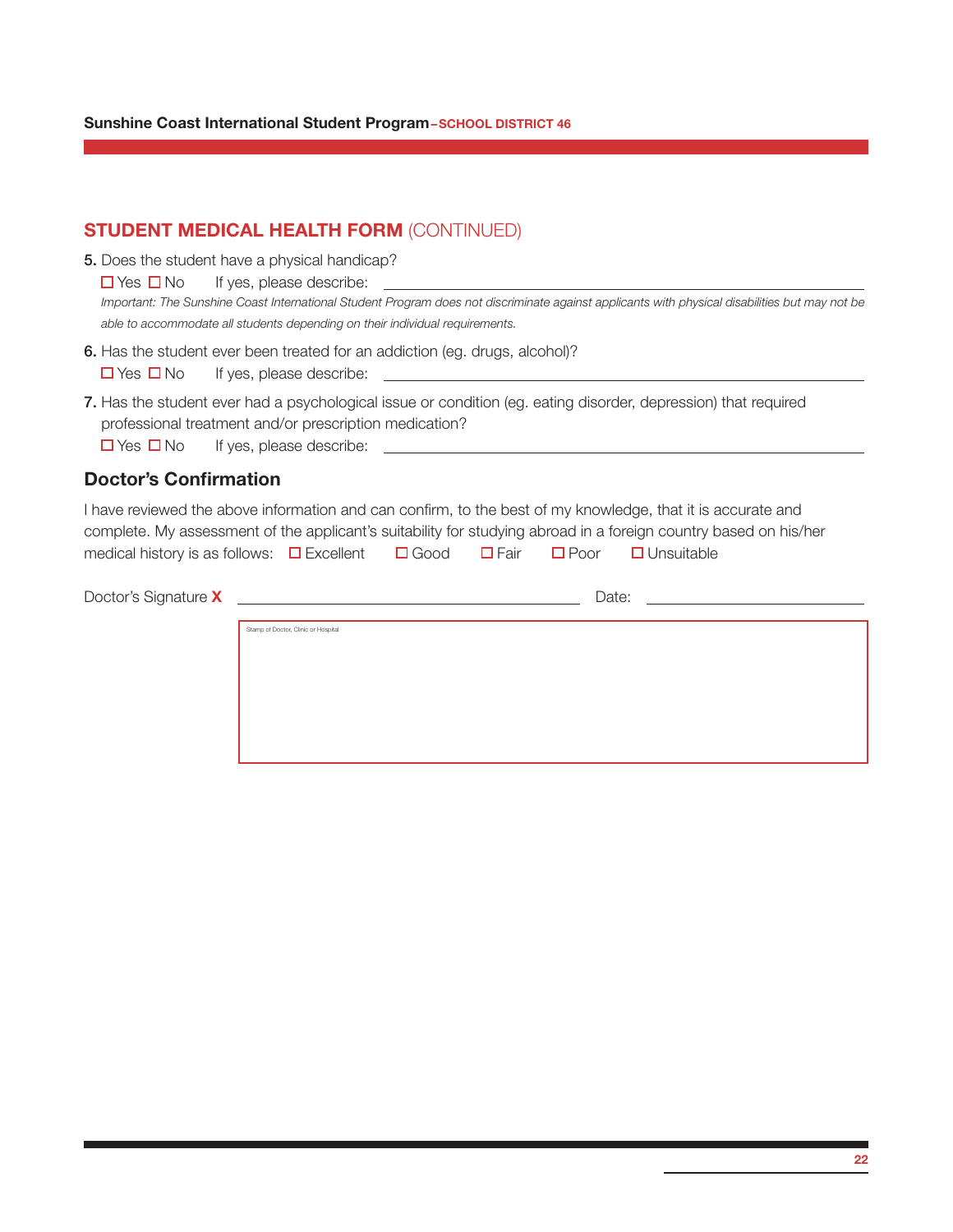

# **Homestay in Canada Application Form (Student/Minor)**

Thank you for choosing Canada as your travel and study destination. MLI Homestay is looking forward to placing you in your home away from home.

This comprehensive application form will assist us with getting to know you and ensuring that you are placed in the best possible match.

- To ensure that this application is processed as quickly as possible, please adhere to the following guidelines:
	- 1. Form may be filled out on computer, except where signatures are required, or print clearly in block letters.
	- 2. Answer all questions completely and sign where indicated
	- 3. Submit application via emai[l info@mlihomestay.com](mailto:info@mlihomestay.com) or fax to 416-646-5406
	- 4. Application Fee is due at the time of application submission. Full payment must be received by MLI Homestay prior to arrival.

### **PARTICIPANT INFORMATION**

| <b>SURNAME</b>                                                          | GIVEN NAME(S)           |                             |                                                                         |
|-------------------------------------------------------------------------|-------------------------|-----------------------------|-------------------------------------------------------------------------|
| DATE OF BIRTH (YYYY / MM / DD)                                          | <b>GENDER</b>           |                             |                                                                         |
|                                                                         | MALE<br><b>FEMALE</b>   |                             |                                                                         |
| <b>NATIONALITY</b>                                                      | E MAIL ADDRESS          |                             | PLEASE ATTACH PHOTO<br><b>HERE</b>                                      |
| LEVEL OF ENGLISH<br>$\Box$ BEGINNER $\Box$ INTERMEDIATE $\Box$ ADVANCED | <b>LANGUAGES SPOKEN</b> |                             | (Attach photo to email if sending<br>pdf of this application via email) |
| <b>STREET ADDRESS</b>                                                   |                         |                             |                                                                         |
| <b>CITY</b>                                                             | PROVINCE/STATE          | <b>COUNTRY OF RESIDENCE</b> | POSTAL CODE                                                             |

### **PARENT/GUARDIAN INFORMATION**

| Please clearly PRINT names as they appear on legal documents. This information will be used to create legal custodial documents. |                                                            |                |                                |               |                 |  |
|----------------------------------------------------------------------------------------------------------------------------------|------------------------------------------------------------|----------------|--------------------------------|---------------|-----------------|--|
| <b>PARENT/GUARDIAN (1) SURNAME</b>                                                                                               | <b>PARENT/GUARDIAN (1) GIVEN NAME(S)</b>                   |                | <b>RELATIONSHIP</b>            |               |                 |  |
|                                                                                                                                  |                                                            |                | $\Box$ Father                  | $\Box$ MOTHER | $\Box$ GUARDIAN |  |
| <b>OCCUPATION</b>                                                                                                                | <b>BUSINESS TELEPHONE (INCLUDE COUNTRY AND AREA CODES)</b> |                | DATE OF BIRTH (YYYY / MM / DD) |               |                 |  |
|                                                                                                                                  |                                                            |                |                                |               |                 |  |
| <b>EMAIL ADDRESS</b>                                                                                                             | HOME/MOBILE TELEPHONE (INCLUDE COUNTRY AND AREA CODES)     |                | <b>LANGUAGES SPOKEN</b>        |               |                 |  |
|                                                                                                                                  |                                                            |                |                                |               |                 |  |
| ADDRESS: SAME AS PARTICIPANT OR STREET ADDRESS                                                                                   |                                                            |                |                                |               |                 |  |
|                                                                                                                                  |                                                            |                |                                |               |                 |  |
| <b>CITY</b>                                                                                                                      | PROVINCE/STATE                                             | <b>COUNTRY</b> |                                |               | POSTAL CODE     |  |

| <b>PARENT/GUARDIAN (2) SURNAME</b>             | PARENT/GUARDIAN (2) GIVEN NAME(S)                          |                | <b>RELATIONSHIP</b>            |                 |
|------------------------------------------------|------------------------------------------------------------|----------------|--------------------------------|-----------------|
|                                                |                                                            |                | $\Box$ MOTHER<br>$\Box$ Father | $\Box$ GUARDIAN |
| <b>OCCUPATION</b>                              | <b>BUSINESS TELEPHONE (INCLUDE COUNTRY AND AREA CODES)</b> |                | DATE OF BIRTH (YYYY / MM / DD) |                 |
|                                                |                                                            |                |                                |                 |
| <b>EMAIL ADDRESS</b>                           | HOME/MOBILE TELEPHONE (INCLUDE COUNTRY AND AREA CODES)     |                | <b>LANGUAGES SPOKEN</b>        |                 |
|                                                |                                                            |                |                                |                 |
|                                                |                                                            |                |                                |                 |
| ADDRESS: SAME AS PARTICIPANT OR STREET ADDRESS |                                                            |                |                                |                 |
|                                                |                                                            |                |                                |                 |
|                                                |                                                            |                |                                |                 |
| <b>CITY</b>                                    | PROVINCE/STATE                                             | <b>COUNTRY</b> |                                | POSTAL CODE     |
|                                                |                                                            |                |                                |                 |
|                                                |                                                            |                |                                |                 |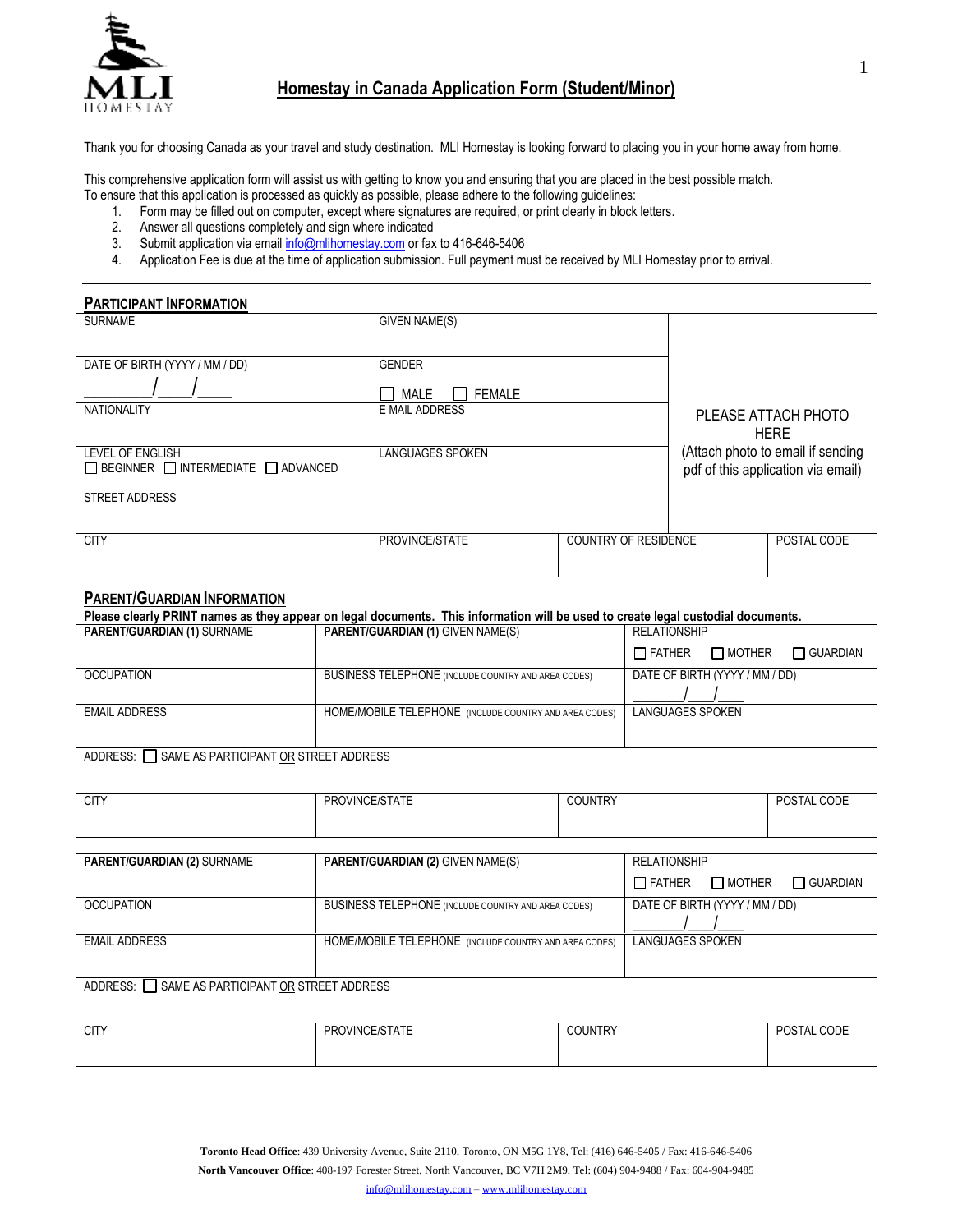

# **Homestay in Canada Application Form (Student/Minor)**

| PARENTS ARE:            | $\Box$ MARRIED | $\Box$ COMMON-LAW                                                         |               | $\Box$ DIVORCED |               | $\Box$ WIDOWED |               |  |
|-------------------------|----------------|---------------------------------------------------------------------------|---------------|-----------------|---------------|----------------|---------------|--|
| PARTICIPANT LIVES WITH: |                | $\Box$ MOTHER                                                             | $\Box$ FATHER | ∏ вотн          |               | $\Box$ other:  |               |  |
|                         |                | IF DIVORCED, LEGAL CUSTODY OF THE PARTICIPANT RESIDES WITH: $\Box$ MOTHER |               |                 | $\Box$ Father | $\Box$ BOTH    | $\Box$ other: |  |
|                         |                | PARENT WHO SHOULD RECEIVE COMMUNICATIONS: $\Box$ MOTHER                   |               | $\Box$ father   | $\Box$ BOTH   | $\Box$ other:  |               |  |

#### **SIBLINGS:**

| <b>NAME</b> | <b>RELATIONSHIP</b> | AGE | OCCUPATION/STUDY LEVEL |
|-------------|---------------------|-----|------------------------|
|             |                     |     |                        |
|             |                     |     |                        |
|             |                     |     |                        |
|             |                     |     |                        |

### **EMERGENCY CONTACT** (if parents are unavailable for consultation)

| <b>SURNAME</b>       | GIVEN NAME(S)                                          | <b>RELATIONSHIP</b> |
|----------------------|--------------------------------------------------------|---------------------|
|                      |                                                        |                     |
|                      |                                                        |                     |
| <b>EMAIL ADDRESS</b> | HOME/MOBILE TELEPHONE (INCLUDE COUNTRY AND AREA CODES) | LANGUAGES SPOKEN    |
|                      |                                                        |                     |
|                      |                                                        |                     |

### **PARTICIPANT INFORMATION**

| WHEN SPEAKING ENGLISH I: I WORRY ABOUT MISTAKES                                                                                                                                                                                              | <b>WELCOME CORRECTION</b>                                                                                                                                                                                                 |
|----------------------------------------------------------------------------------------------------------------------------------------------------------------------------------------------------------------------------------------------|---------------------------------------------------------------------------------------------------------------------------------------------------------------------------------------------------------------------------|
| $\Box$ FOCUS ON GRAMMAR                                                                                                                                                                                                                      | $\Box$ JUST TALK HOWEVER IT COMES OUT                                                                                                                                                                                     |
| <b>PERSONALITY TRAITS</b><br><b>SOCIABLE</b><br>AFFECTIONATE IQ CHEERFUL<br><b>ADAPTABLE</b><br><b>HUMOROUS</b><br><b>SERIOUS</b><br><b>INDEPENDENT</b><br><b>QUIET</b><br><b>TIDY</b>                                                       | $\Box$ SHY<br><b>OPTIMISTIC</b><br><b>ACTIVE</b><br><b>CURIOUS</b><br>$\Box$ TALKATIVE<br><b>RELAXED</b><br><b>PATIENT</b><br><b>DISORGANIZED</b><br>$\Box$ ENERGETIC                                                     |
| $\Box$ YES<br>$\Box$ NO<br>I MAKE NEW FRIENDS EASILY:                                                                                                                                                                                        | IN NEW SITUATIONS I TEND TO:<br>$\Box$ WORRY OR STRESS<br>T EMBRACE THE CHALLENGE                                                                                                                                         |
| $\Box$ YES, I HAVE:<br>I HAVE A PET AT HOME: □ NO                                                                                                                                                                                            | I ATTEND RELIGIOUS SERVICES: (OPTIONAL)<br>OCCASIONALLY<br>$\Box$ Of TEN<br>$\Box$ RARELY<br>$\Box$ Never                                                                                                                 |
| HAVE YOU EVER LIVED AWAY FROM HOME? THES<br>IF YES, PLEASE DESCRIBE THE EXPERIENCE:                                                                                                                                                          | N <sub>O</sub>                                                                                                                                                                                                            |
| <b>ACTIVITIES YOU ENJOY</b><br><b>SPORTS</b><br>$\Box$ FOOTBALL<br>$\Box$ GOLF<br>$\Box$ MARTIAL ARTS<br>$\Box$ SAILING<br>$\Box$ SOCCER<br>7 SWIMMING<br>$\Box$ BASEBALL<br>1 BASKETBALL<br>$\Box$ FIELD HOCKEY<br>$\Box$ RUNNING<br>OTHER: | $\Box$ HORSEBACK RIDING<br>$\Box$ ICE HOCKEY<br>$\Box$ CROSS-COUNTRY SKIING<br>$\Box$ DOWNHILL SKIING<br>$\Box$ TENNIS<br><b>□ VOLLEYBALL</b><br>$\Box$ CAMPING<br>$\Box$ CYCLING<br>□ CANOEING/KAYAKING<br>$\Box$ HIKING |
| <b>OTHER INTERESTS</b><br><b>□ COOKING</b><br>$\sqcap$ DANCE<br><b>T PAINTING/DRAWING</b><br>$\sqcap$ READING<br>$\Box$ SINGING<br>$\Box$ MOVIES<br>$\Box$ COMPUTERS<br>$\Box$ BOARD GAMES<br>OTHER:                                         | $\Box$ MUSIC (POPULAR)<br>$\Box$ MUSIC (CLASSICAL/JAZZ)<br>□ PHOTOGRAPHY<br>T THEATRE<br>$\Box$ SEWING<br>$\Box$ Chess<br>$\Box$ SHOPPING<br><b>SIGHTSEEING</b>                                                           |

**Toronto Head Office**: 439 University Avenue, Suite 2110, Toronto, ON M5G 1Y8, Tel: (416) 646-5405 / Fax: 416-646-5406 **North Vancouver Office**: 408-197 Forester Street, North Vancouver, BC V7H 2M9, Tel: (604) 904-9488 / Fax: 604-904-9485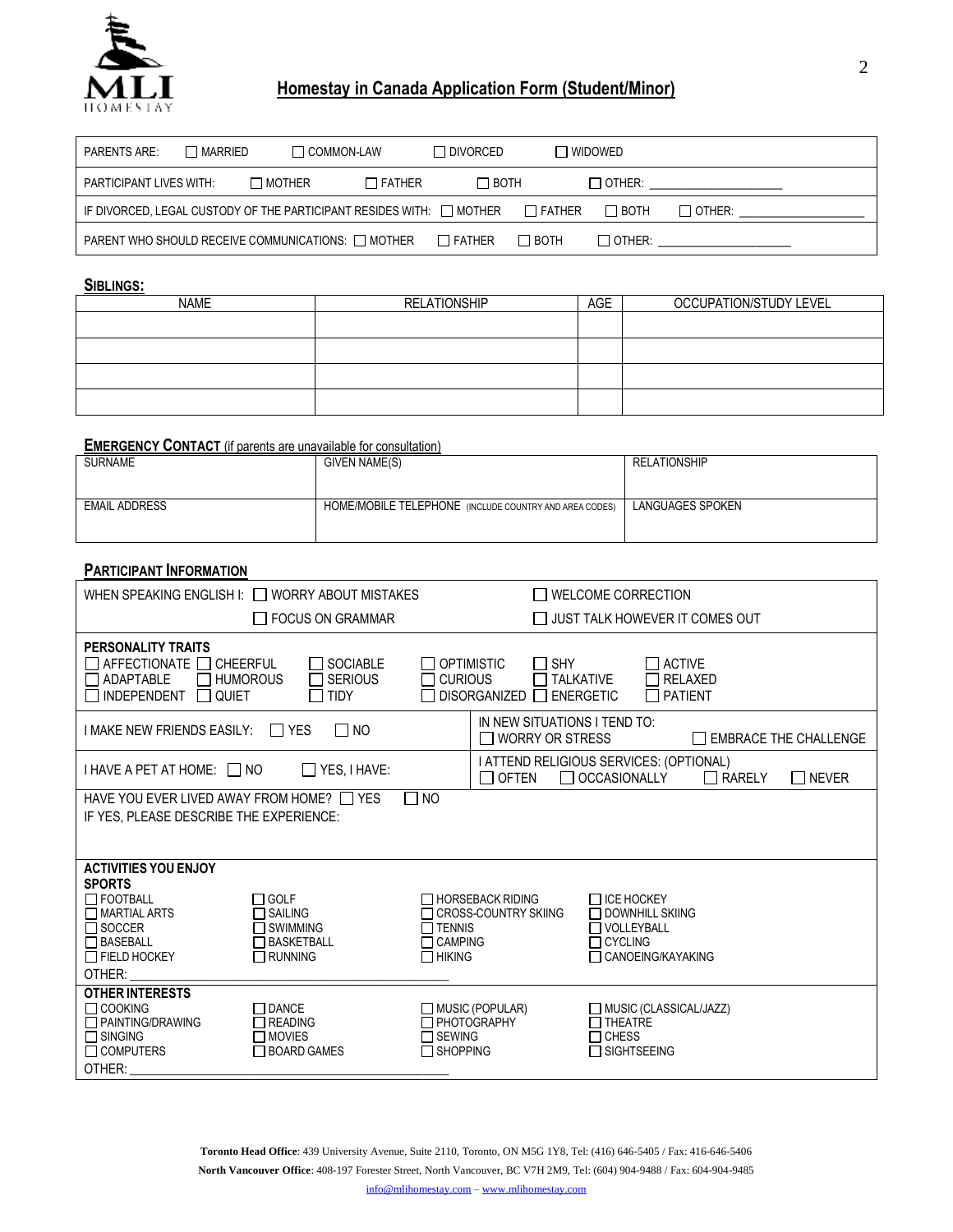

### **FOOD PREFERENCES/ALLERGIES**

| WHICH OF THE FOLLOWING STATEMENTS APPLIES TO YOU?                                                                                                                                                                                                   |                                                                                                                                                                                                                                                                                                                              |  |  |  |  |  |
|-----------------------------------------------------------------------------------------------------------------------------------------------------------------------------------------------------------------------------------------------------|------------------------------------------------------------------------------------------------------------------------------------------------------------------------------------------------------------------------------------------------------------------------------------------------------------------------------|--|--|--|--|--|
| $\Box$ I EAT ALMOST EVERYTHING                                                                                                                                                                                                                      | $\Box$ I LIKE A HOT BREAKFAST                                                                                                                                                                                                                                                                                                |  |  |  |  |  |
| I I AM VEGETARIAN                                                                                                                                                                                                                                   | I I PREFER A LIGHT BREAKFAST                                                                                                                                                                                                                                                                                                 |  |  |  |  |  |
| □ I AM VEGAN                                                                                                                                                                                                                                        | □ I DON'T EAT BREAKFAST AT ALL                                                                                                                                                                                                                                                                                               |  |  |  |  |  |
| □ I REALLY ENJOY COOKING                                                                                                                                                                                                                            | $\Box$ I EAT VEGETABLES                                                                                                                                                                                                                                                                                                      |  |  |  |  |  |
| $\Box$ I HAVE NEVER COOKED FOR MYSELF                                                                                                                                                                                                               | I AM VERY CONCERNED ABOUT GAINING WEIGHT                                                                                                                                                                                                                                                                                     |  |  |  |  |  |
| $\Box$ I AM OPEN TO TRYING NEW FOODS                                                                                                                                                                                                                | I AM NOT VERY ADVENTUROUS WITH NEW FOODS                                                                                                                                                                                                                                                                                     |  |  |  |  |  |
| $\Box$ I LOVE DESSERTS                                                                                                                                                                                                                              | I DO NOT EAT RED MEAT (BEEF, VEAL, LAMB)                                                                                                                                                                                                                                                                                     |  |  |  |  |  |
| LIST YOUR FAVOURITE FOODS:                                                                                                                                                                                                                          | LIST FOODS WHICH YOU CANNOT EAT:                                                                                                                                                                                                                                                                                             |  |  |  |  |  |
| DO YOU HAVE ANY ALLERGIES TO ANIMALS? □ NO □ YES<br>$\Box$ Dog<br>$\Box$ Cat                                                                                                                                                                        | DO YOU HAVE ANY FOOD ALLERGIES? □ NO □ YES, INCLUDING:                                                                                                                                                                                                                                                                       |  |  |  |  |  |
| DO YOU HAVE ANY OTHER ALLERGIES?                                                                                                                                                                                                                    |                                                                                                                                                                                                                                                                                                                              |  |  |  |  |  |
| <b>OTHER ALLERGIES:</b><br><b>REACTION</b>                                                                                                                                                                                                          | MEDICATIONS<br>IS THIS ALLERGY LIFE-THREATENING?                                                                                                                                                                                                                                                                             |  |  |  |  |  |
|                                                                                                                                                                                                                                                     |                                                                                                                                                                                                                                                                                                                              |  |  |  |  |  |
|                                                                                                                                                                                                                                                     | $\Box$ YES<br>$\Box$ NO                                                                                                                                                                                                                                                                                                      |  |  |  |  |  |
|                                                                                                                                                                                                                                                     | $\Box$ NO<br>$\Box$ YES                                                                                                                                                                                                                                                                                                      |  |  |  |  |  |
|                                                                                                                                                                                                                                                     | $\Box$ YES<br>$\Box$ NO                                                                                                                                                                                                                                                                                                      |  |  |  |  |  |
|                                                                                                                                                                                                                                                     | $\square$ YES<br>$\square$ NO                                                                                                                                                                                                                                                                                                |  |  |  |  |  |
|                                                                                                                                                                                                                                                     |                                                                                                                                                                                                                                                                                                                              |  |  |  |  |  |
| DO YOU SMOKE? □ NO □ YES<br>IF YES, YOU MUST AGREE NOT TO SMOKE AT SCHOOL OR IN YOUR HOMESTAY.<br>DO YOU AGREE NOT TO SMOKE INSIDE (INCLUDING YOUR BEDROOM)? □ NO □ YES<br>WOULD YOU AGREE TO LIVE IN A HOME WHERE OTHERS SMOKE OUTSIDE? □ NO □ YES | <b>BE TRUTHFUL.</b> Misrepresentation may result in a<br>required change of host family at a supplementary<br>cost.<br>NOTE: in most provinces in Canada, the legal age<br>to purchase cigarettes is 18 or 19 years. Host<br>families and other adults are legally forbidden to<br>purchase cigarettes for underage persons. |  |  |  |  |  |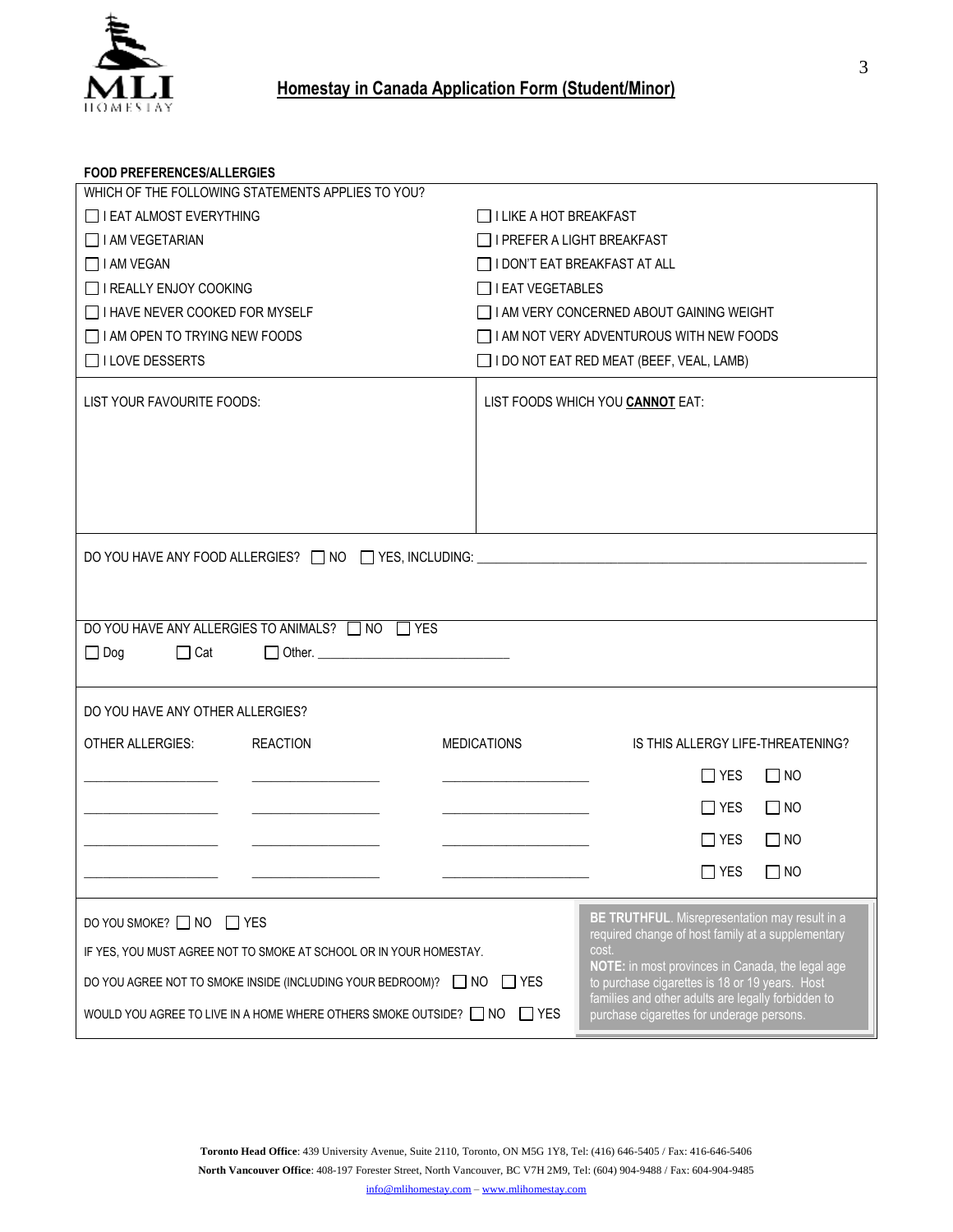

# **Homestay in Canada Application Form (Student/Minor)**

| <b>HEALTH INFORMATION</b>                                           |                                                                                                                                                                                                                              |                               |                               |                                                                                                                                                                                                                                                                                                                                                                                                                                                                                                                                                                                                                                                                                                                                                                                                     |
|---------------------------------------------------------------------|------------------------------------------------------------------------------------------------------------------------------------------------------------------------------------------------------------------------------|-------------------------------|-------------------------------|-----------------------------------------------------------------------------------------------------------------------------------------------------------------------------------------------------------------------------------------------------------------------------------------------------------------------------------------------------------------------------------------------------------------------------------------------------------------------------------------------------------------------------------------------------------------------------------------------------------------------------------------------------------------------------------------------------------------------------------------------------------------------------------------------------|
| <b>GENERAL HEALTH:</b>                                              | $\Box$ excellent                                                                                                                                                                                                             | $\Box$ GOOD                   | $\Box$ FAIR                   | $\Box$ POOR                                                                                                                                                                                                                                                                                                                                                                                                                                                                                                                                                                                                                                                                                                                                                                                         |
|                                                                     | Do you have a physical or medical condition for which you require special medication or services?<br>(This includes mental health conditions such as ADD/ADHD, anxiety, depression, eating disorder) If yes, please explain: |                               |                               | $\square$ YES<br><b>NO</b>                                                                                                                                                                                                                                                                                                                                                                                                                                                                                                                                                                                                                                                                                                                                                                          |
| Are you currently taking any medication?<br>If yes, please explain: | $\Box$ YES<br>$\Box$ NO                                                                                                                                                                                                      |                               |                               |                                                                                                                                                                                                                                                                                                                                                                                                                                                                                                                                                                                                                                                                                                                                                                                                     |
| If yes, please explain:                                             | Are there any medications that you are not able to take or have allergies to?                                                                                                                                                |                               | <b>YES</b><br>$\Box$ NO       |                                                                                                                                                                                                                                                                                                                                                                                                                                                                                                                                                                                                                                                                                                                                                                                                     |
| MEDICAL AGREEMENT AND RELEASE                                       |                                                                                                                                                                                                                              |                               |                               |                                                                                                                                                                                                                                                                                                                                                                                                                                                                                                                                                                                                                                                                                                                                                                                                     |
|                                                                     | during the program. I/We certify that the above information is correct to my/our knowledge.<br>injections, immunizations/vaccinations, anesthetics or surgery for my/our child.                                              |                               |                               | 1. I hereby authorize MLI Homestay to seek medical attention, if required, for me/my son/daughter in the event of sickness, accident or other emergency<br>2. In the case of medical emergency, should I/we not be immediately available for consultation, I/we, as the Participant's parent(s) or legal guardian(s),<br>give permission to the physician selected by MLI Homestay, the Host Family or the school officials to hospitalize, secure proper treatment for, and to order                                                                                                                                                                                                                                                                                                               |
|                                                                     |                                                                                                                                                                                                                              |                               |                               | 2. For simple headaches, fever or other minor pain, I/we permit the host family, MLI Homestay or the school staff to administer the prescribed dose of:                                                                                                                                                                                                                                                                                                                                                                                                                                                                                                                                                                                                                                             |
| $\Box$ ASPIRIN                                                      | ACETAMINOPHEN (ex. Tylenol)                                                                                                                                                                                                  |                               | IBUPROFEN (ex, Advil, Motrin) |                                                                                                                                                                                                                                                                                                                                                                                                                                                                                                                                                                                                                                                                                                                                                                                                     |
| $\Box$ POLYSPORIN                                                   | ANTACID (Tums, Maalox, etc.)                                                                                                                                                                                                 |                               | <b>COUGH MEDICINE</b>         |                                                                                                                                                                                                                                                                                                                                                                                                                                                                                                                                                                                                                                                                                                                                                                                                     |
| $\Box$ THROAT LOZENGES                                              | ANTIHISTAMINE (ex. Sudafed, Benadryl)                                                                                                                                                                                        |                               |                               |                                                                                                                                                                                                                                                                                                                                                                                                                                                                                                                                                                                                                                                                                                                                                                                                     |
|                                                                     | which the program is operated, and hereby irrevocably submit to the exclusive jurisdiction of the provincial courts.                                                                                                         |                               |                               | 3. I/we hereby agree that the relationship and the resolution of any and all disputes arising therefrom between ourselves and health services provided<br>through MLI Homestay, the Host Family or the school officials, shall be governed by and construed in accordance with the laws of the province in which<br>the program is operated. I/we hereby acknowledge that the treatment will be performed in the province in which the program is operated and that the<br>courts of that province shall have jurisdiction to entertain any complaint, demand, claim or cause of action whether based on alleged breach of contract or<br>alleged negligence arising out of the treatment. I/we hereby agree that if I/ we commence any such legal proceedings they will be only in the province in |
|                                                                     | any condition that would impact the success of his/her homestay program.                                                                                                                                                     |                               |                               | 4. I/we confirm that my/our child is not affected by or does not have a history of medical, psychiatric or emotional difficulties, nor does my/our child have                                                                                                                                                                                                                                                                                                                                                                                                                                                                                                                                                                                                                                       |
| PARTICIPANT NAME                                                    |                                                                                                                                                                                                                              | PARTICIPANT SIGNATURE         |                               | DATE (YYYY / MM / DD)                                                                                                                                                                                                                                                                                                                                                                                                                                                                                                                                                                                                                                                                                                                                                                               |
| PARENT/GUARDIAN (1) NAME                                            |                                                                                                                                                                                                                              | PARENT/GUARDIAN (1) SIGNATURE |                               | DATE (YYYY / MM / DD)                                                                                                                                                                                                                                                                                                                                                                                                                                                                                                                                                                                                                                                                                                                                                                               |
| PARENT/GUARDIAN (2) NAME                                            |                                                                                                                                                                                                                              | PARENT/GUARDIAN (2) SIGNATURE |                               | DATE (YYYY / MM / DD)                                                                                                                                                                                                                                                                                                                                                                                                                                                                                                                                                                                                                                                                                                                                                                               |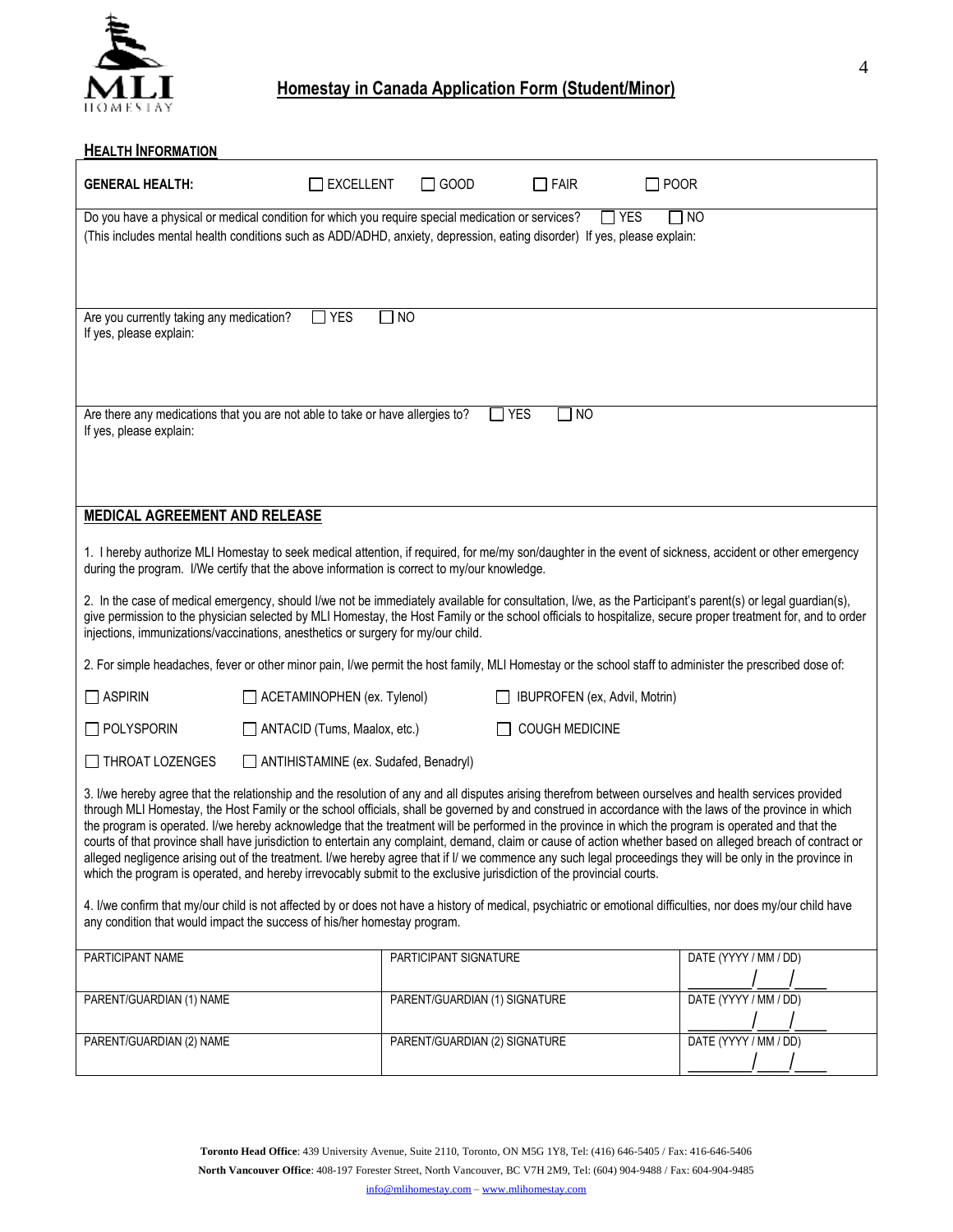

# **ABOUT YOU**

Why have you chosen to come to Canada and stay in homestay? What do you hope to achieve during your time in Canada?

From what you know of Canada, what would you most like to see or do during your stay?

What expectations do you have of your homestay experience?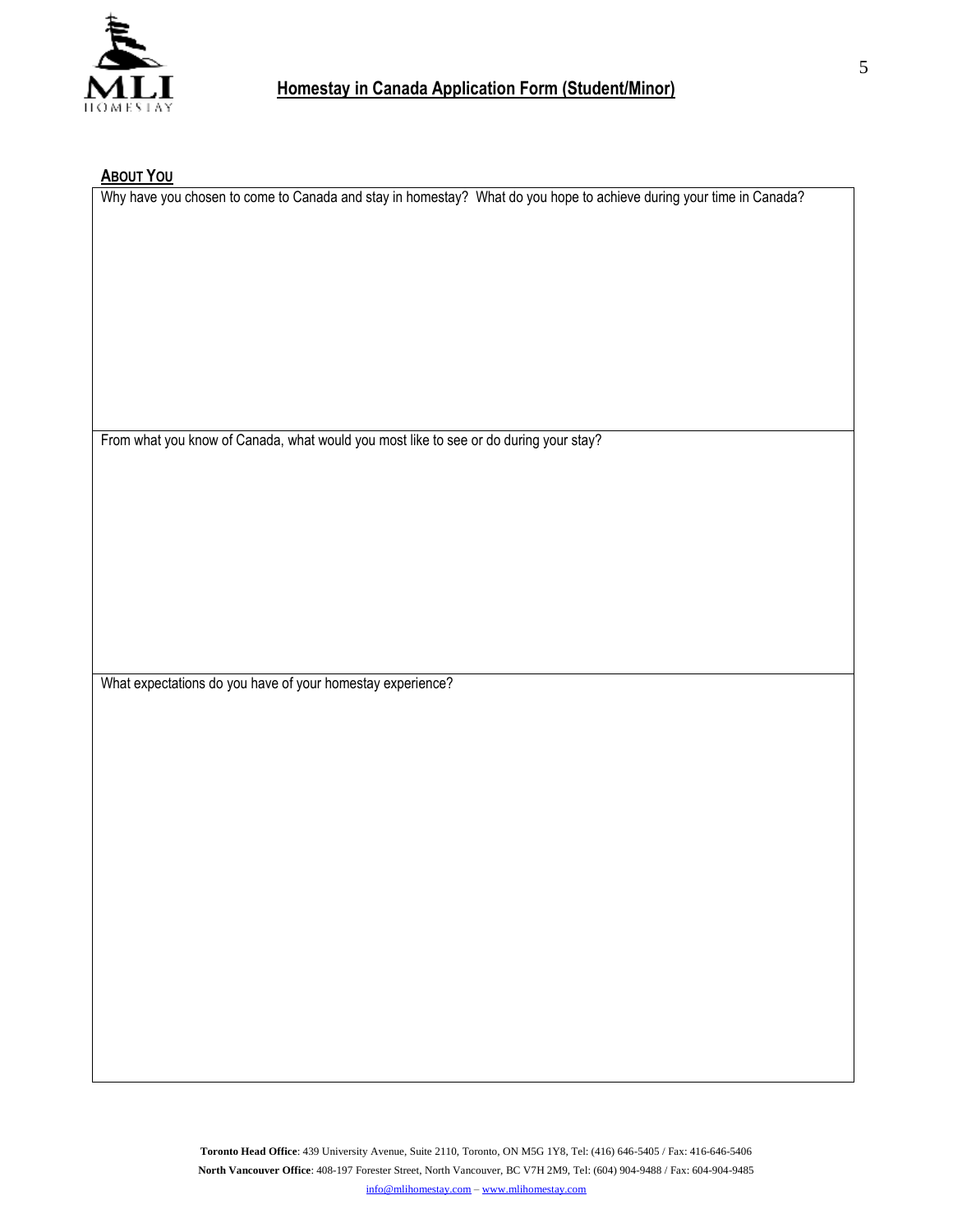

| DATE OF APPLICATION (YYYY / MM / DD) |                   |                                                 |  |
|--------------------------------------|-------------------|-------------------------------------------------|--|
|                                      |                   |                                                 |  |
| ARRIVAL (YYYY / MM / DD)             | FLIGHT # AND TIME |                                                 |  |
|                                      |                   | AIRPORT TRANSFER REQUIRED: $\Box$ YES $\Box$ NO |  |
| DEPARTURE (YYYY / MM / DD)           | FLIGHT # AND TIME |                                                 |  |
|                                      |                   | AIRPORT TRANSFER REQUIRED: $\Box$ YES $\Box$ NO |  |

#### **SCHOOL INFORMATION** (Please complete this section only if attending a school program in Canada)

| SCHOOL                | <b>GRADE/LEVEL</b> | START DATE (YYYY / MM / DD) | END DATE (YYYY / MM / DD)      |
|-----------------------|--------------------|-----------------------------|--------------------------------|
|                       |                    |                             |                                |
| <b>STREET ADDRESS</b> |                    | <b>CITY</b>                 | <b>PROVINCE</b><br>POSTAL CODE |
|                       |                    |                             |                                |

**YES, I REQUIRE CUSTODIANSHIP SERVICES FROM MLI HOMESTAY.** (Custodianship page of this application must be completed and signed)

### **NOTE: MLI MUST BE THE LEGAL CUSTODIAN OF ALL MINOR STUDENTS IN THE HOMESTAY PROGRAM.**

#### $\Box$  I REQUIRE ASSISTANCE WITH OTHER SERVICES:

Please specify other services: \_\_\_\_\_\_\_\_\_\_\_\_\_\_\_\_\_\_\_\_\_\_\_\_\_\_\_\_\_\_\_\_\_\_\_\_\_\_\_\_\_\_\_\_\_\_\_\_\_\_\_\_\_\_\_\_\_\_\_\_\_\_\_\_\_\_\_\_\_\_\_\_

#### **AGENT INFORMATION**

| <b>AGENCY NAME</b> | <b>CONTACT PERSON</b> | TELEPHONE NUMBER (INCLUDE COUNTRY AND AREA CODES) |
|--------------------|-----------------------|---------------------------------------------------|
| CITY AND PROVINCE  | <b>COUNTRY</b>        | <b>EMAIL ADDRESS</b>                              |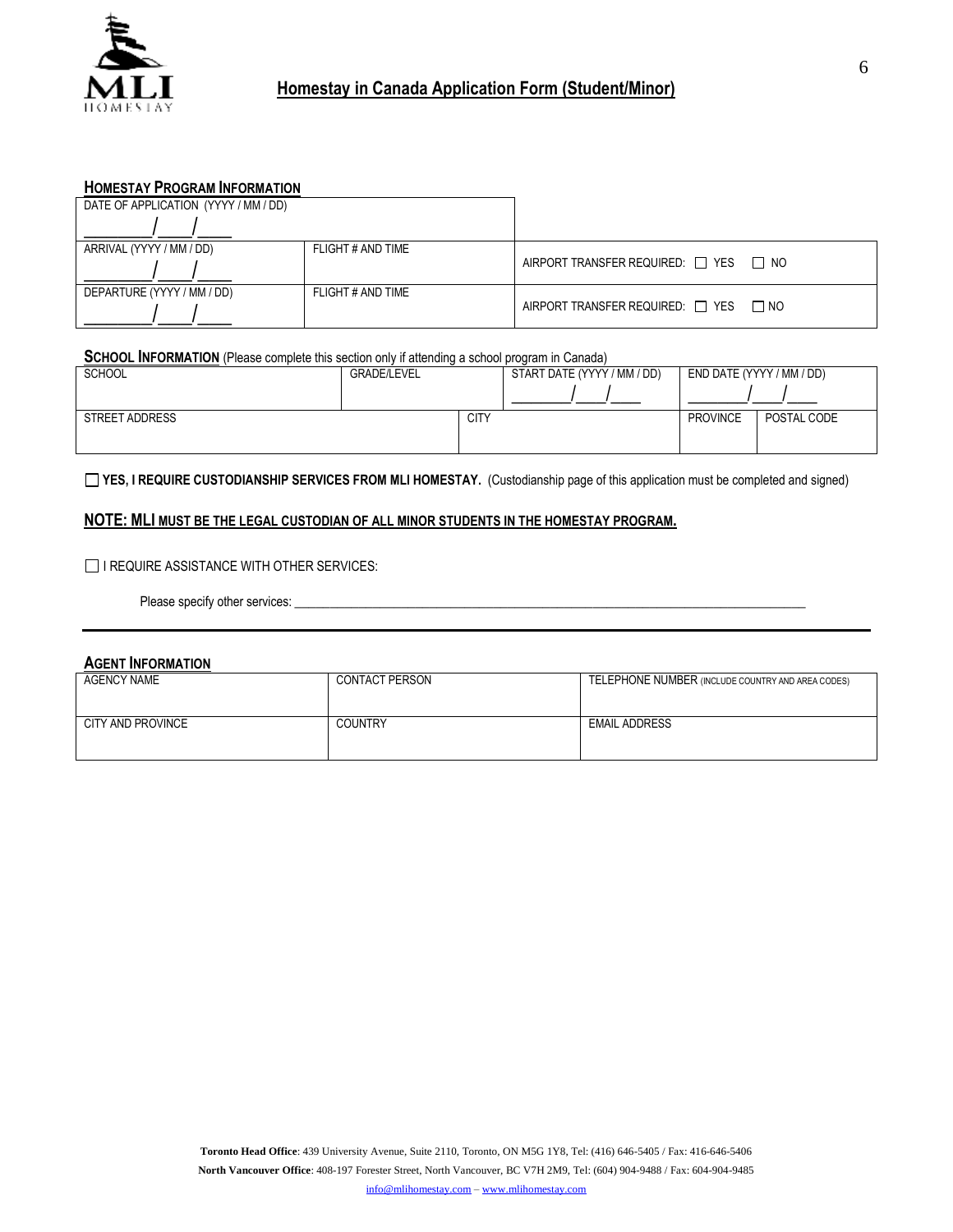

#### **PARTICIPATION AGREEMENT**

These rules concern all Participants in the MLI Homestay Program. Please read carefully and sign your name after you fully understand and agree to comply with these rules.

#### **Legal Obligations**

- Participants must abide by the federal and provincial laws of Canada and their own native country.
- Participants must only use drugs prescribed by a medical practitioner. The use or possession of any type of illegal drugs (including marijuana/cannabis), or the abuse of prescription or non-prescription medications is an illegal activity in Canada.
- The consumption or possession of alcoholic beverages or cannabis is illegal for persons under the age of 19 (18 in some provinces) and is therefore prohibited. Asking an adult to purchase alcohol/cannabis on a minor's behalf is illegal.
- Smoking is not permitted on school property or inside any public building. Purchase of cigarettes and tobacco products is illegal for persons under the age of 19 (18 in some provinces) and is therefore prohibited. Asking an adult to purchase tobacco on a minor's behalf is illegal.
- Violence, aggression, harassment or bullying is strictly forbidden behaviour. *Harassment can be a single incident or a series of incidents including words, acts or gestures of a malicious or abusive nature directed at a person or a group of persons for reasons of: academic ability, age, sex, sexual orientation, disability, economic status, language, race, ethnicity, religion, appearance or colour.*
- Participants are not permitted to drive any motorized vehicle.
- Participants must not participate in any sexual contact or sexual activity that is inappropriate. In most countries, sexual activity among teens/young adults is considered a breach of moral standards. Participants who are of legal age must not participate in any sexual contact with a person who is under legal age.
- Participants must not accept paid employment or enter into any contractual agreement, be it business, marital or religious.

#### **Cause for Program Termination**

- In the event that the Participant does not comply with the rules and regulations, I understand that MLI has the right to terminate participation in the MLI Homestay Program which will result in immediate release of MLI Homestay and MLI Inc.'s responsibility. If this occurs the Participant will be responsible to arrange his/her own accommodation immediately at his/her/parents own expense.
- Participants must maintain school attendance. School expulsion may result in termination of homestay program and custodianship.
- If it is discovered that the Participant and/or parents/legal guardians have knowingly provided false or misleading information as part of the application, homestay program and custodianship may be terminated.
- If the Participant and/or parents/legal guardians fail to notify MLI Homestay of any change relating to the student's physical or mental well-being prior to his/her program departure, and the change affects the success of the homestay program, dismissal of the program may result.
- Incriminating evidence related to inappropriate behaviour or violations of program rules discovered in photos or comments posted online may result in program dismissal.
- Online profiles must be consistent with how students present themselves in application forms. If MLI Homestay or any potential host family discover that the student is different from that portrayed in their application, dismissal from the program may result.

#### **I, \_\_\_\_\_\_\_\_\_\_\_\_\_\_\_\_\_\_\_\_\_\_\_\_\_\_\_(Participant) agree to the following regulations:**

- I will show respect for MLI Homestay staff, coordinators and host families and obey their instructions.
- I will show respect for my host family and act as a member of the family by obeying the family/house rules.
- I will voluntarily help with reasonable household chores.
- I will not smoke if I have identified myself as a non-smoker on the Application Form.
- I understand that misrepresenting myself on the Application Form may result in an inappropriate homestay placement. If I must be moved to a new homestay due to this misrepresentation (eg. smoking when identified as a non-smoker, inaccurate report of allergy information), I understand that I/my natural parents will be responsible for a \$350.00 CAD administrative fee.
- I will respect my host family's private affairs.
- I understand that International phone calls using the host family telephone line require host family approval and I will use a calling card.
- I understand that Internet usage will be at the discretion of the host family. I know that the family is not responsible for providing a personal telephone or cable line for Participant use.
- I will not visit any illegal or pornographic website, nor will I download any pornographic images onto my/my host family's computer. I will not download any images, movies, games without the express consent of my host family.
- When posting pictures, messages or comments on any social media site, I will respect personal honour and NOT post negative or hurtful messages/photos of my peers, my or anyone's family, school staff, and MLI Homestay staff.
- In case of illness, I will immediately inform my host family or contact the MLI Homestay Department. Any medical expenses incurred will be fully covered by my medical insurance and/or by my parents when the medical expenses are in excess of the insured amount or the procedure is not covered by my medical insurance.
- I understand that I cannot decide to make any changes to my host family of my own accord. Any change in host family must be preapproved by the MLI Homestay Department.
- Parents and friends may not visit the student during the program and may not disturb the host family life.
- MLI Homestay must be contacted with detailed arrangements at least 2 weeks in advance of student vacations and/or other time away from the host family during the program.
- I am permitted to visit relatives and close family friends only if I have permission from both my host parents and MLI coordinator. I am permitted overnight visits with friends of the same sex with permission from my host parents. I understand that these visits should be occasional and my host parents will contact the parties involved to ensure this visit causes no inconveniences.
- If I wish to travel, I must submit a TRAVEL REQUEST at least 2 weeks prior to my scheduled trip to MLI Homestay. I understand that I am not permitted to travel overnight without an adult over the age of 25, and that I am financially responsible for fees incurred.

Participants and parents/legal guardians understand that not following the above rules may have negative effects on the participant's integration in the host family, community and/or success in school**. Participant also agrees to the above rules even if 18 years of age or older before or during the program.** I/we acknowledge that we have read, understood and agree to all of the above conditions of the Participation Agreement.

| PARTICIPANT NAME         | PARTICIPANT SIGNATURE         | DATE (YYYY / MM / DD) |
|--------------------------|-------------------------------|-----------------------|
|                          |                               |                       |
| PARENT/GUARDIAN (1) NAME | PARENT/GUARDIAN (1) SIGNATURE | DATE (YYYY / MM / DD) |
|                          |                               |                       |
| PARENT/GUARDIAN (2) NAME | PARENT/GUARDIAN (2) SIGNATURE | DATE (YYYY / MM / DD) |
|                          |                               |                       |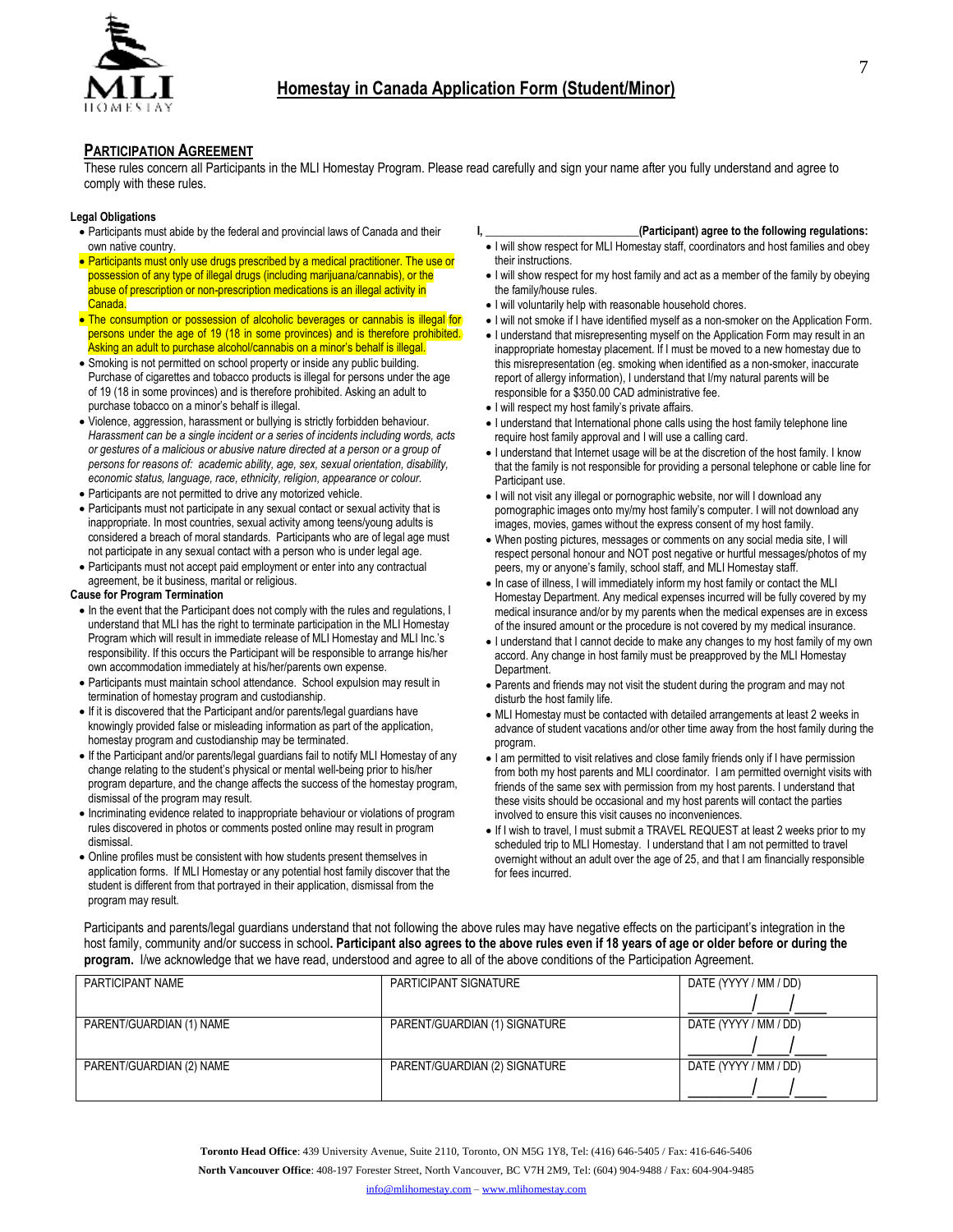

### **GENERAL AGREEMENT AND RELEASE**

#### As the parent/legal guardian of: **with a set of the parent of the set of the set of the set of the set of the set of the set of the set of the set of the set of the set of the set of the set of the set of the set of the se**

- 1. I am aware of and approve of my/our child's decision to participate in the MLI Homestay program in Canada.
- 2. I have read and signed the "Participation Agreement" as set forth for my/our child by MLI Homestay.
- 3. I agree that all the information in the application is true to the best of my/our knowledge and that any falsification of information may lead to the dismissal of my child from the program.
- 4. I/we agree that the Participant is capable of participating safely in all such activities, except as otherwise advised in writing.
- 5. The undersigned Participant is in good health and has not been exposed to any infectious disease during the 4 weeks immediately prior to his/her arrival in Canada; otherwise, we agree to notify MLI Homestay immediately and cancel or delay the Participant's arrival in Canada.
- 6. I/we agree to pay for the expenses incurred by or on behalf of the undersigned student, related to their participation in MLI Homestay programs, including but not limited to the Participant's long distance telephone expenses, internet overuse expenses, any damages caused to the host family's home from the result of negligence or intent, and medical expenses.
- 7. I/we agree to provide sufficient funding for my/our child's personal spending and travel expenses.
- 8. I/we agree to obtain all necessary and sufficient insurance.
- 9. I/we permit MLI Homestay to use any photographs, images or videos of my/our child in their promotional materials.
- 10. I hereby waive, release and absolve and agree to indemnify and save harmless MLI Inc., MLI Homestay, the Host Family from all liability arising from my child's participation in the Homestay program, except such as results solely from its or their wilful neglect or wilful default.

I/we acknowledge that we have read, understood and agree to all of the above conditions of the General Agreement and Release.

| PARTICIPANT NAME         | PARTICIPANT SIGNATURE         | DATE (YYYY / MM / DD) |
|--------------------------|-------------------------------|-----------------------|
|                          |                               |                       |
| PARENT/GUARDIAN (1) NAME | PARENT/GUARDIAN (1) SIGNATURE | DATE (YYYY / MM / DD) |
|                          |                               |                       |
| PARENT/GUARDIAN (2) NAME | PARENT/GUARDIAN (2) SIGNATURE | DATE (YYYY / MM / DD) |
|                          |                               |                       |